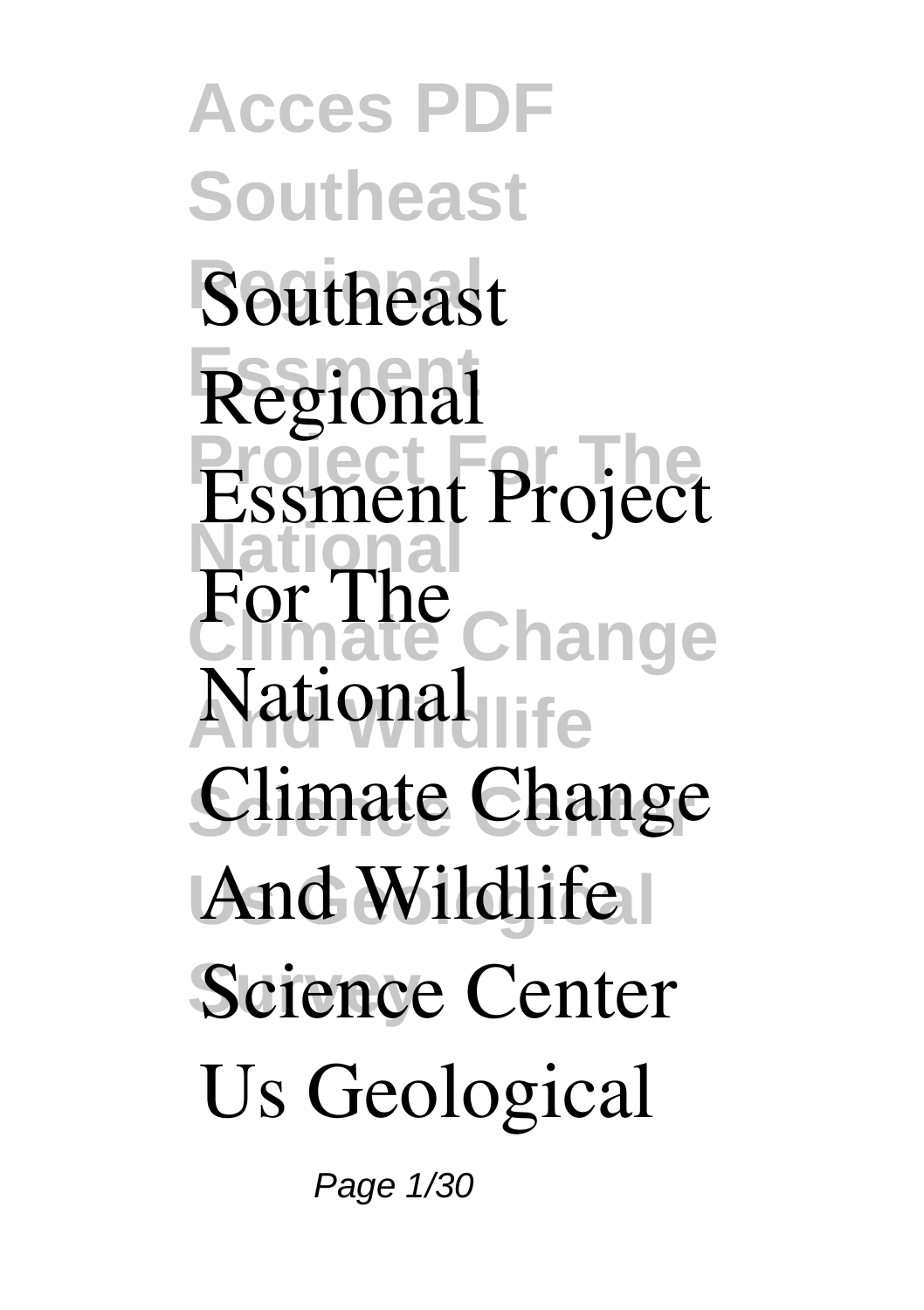**Acces PDF Southeast Regional Survey**

Eventually, you will **Property discover a other** achievement by spending more cash. yet<br>
when<sup>2</sup> realize you take that you require to get those every needs taking having significantly cash? Why experience and when? realize you take into consideration cash? Why don't you try to get something basic Page 2/30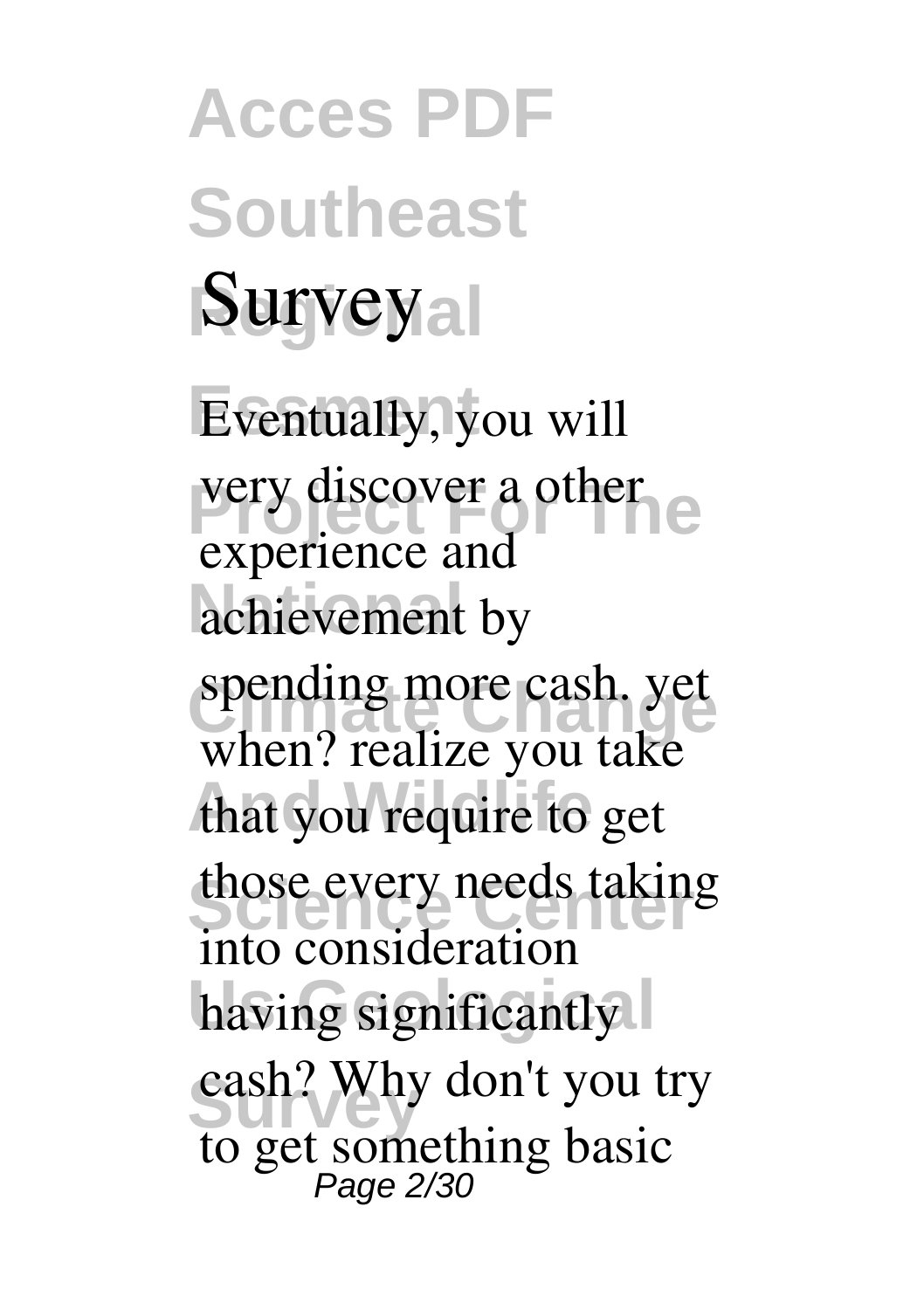in the beginning? That's **Example 10 Example 20 Example 20 Example 20 Example 20 Example 20 Example 20** pour to dimensional even globe, experience, some places, later history, ge more? Wildlife **Science Center** It is your totally own get reviewing habit. in the you to understand even amusement, and a lot older to take effect course of guides you could enjoy now is Page 3/30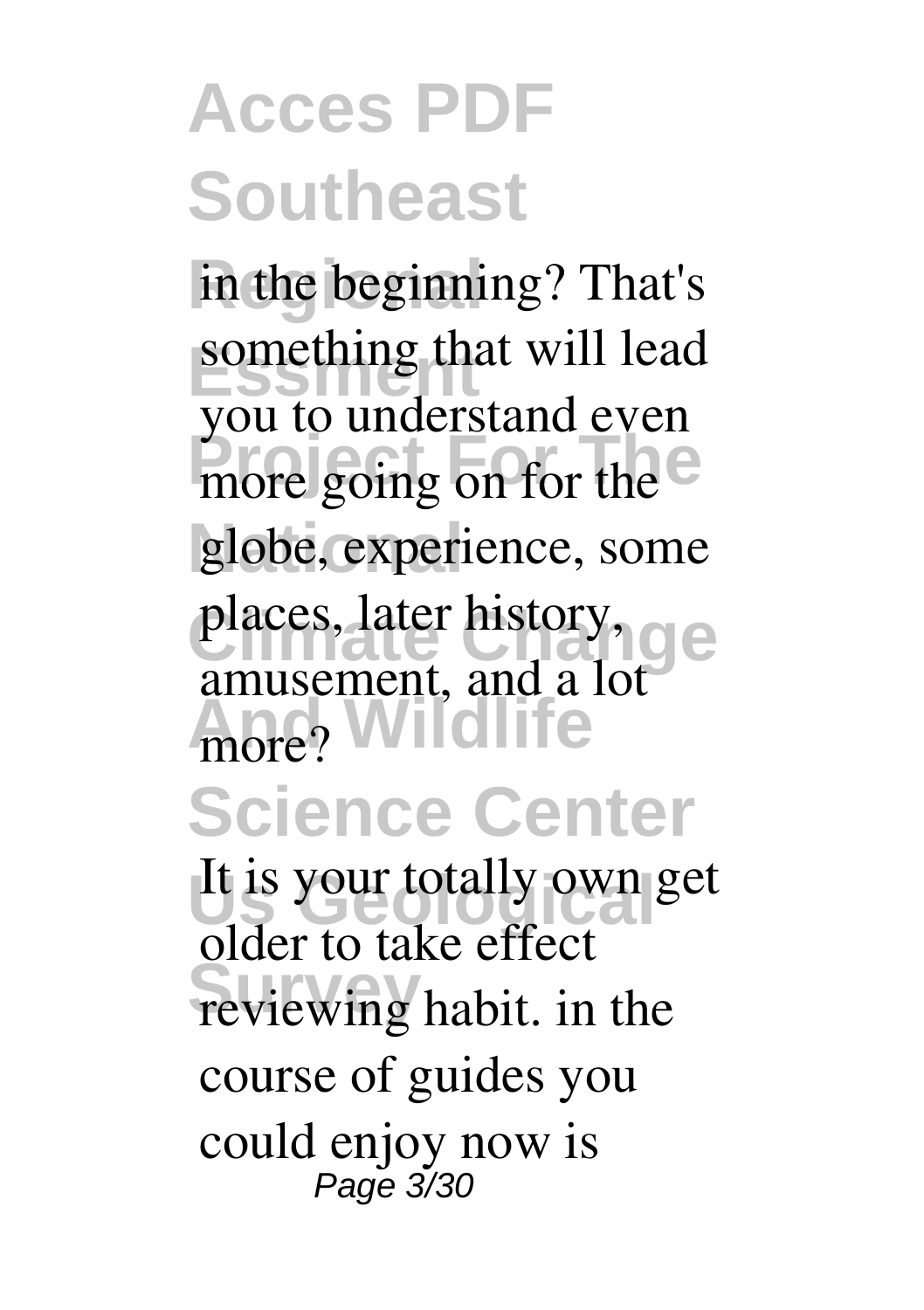**Regional southeast regional Essment essment project for the** and wildlife science<sup>10</sup> center us geological survey below. hange **national climate change**

**ALP** #20: Provide **Intensive Instruction** Southeast Regional Conference for the HLP #20: Provide POGIL Workshop UTC Southeastern Region - Economics and Freight Page 4/30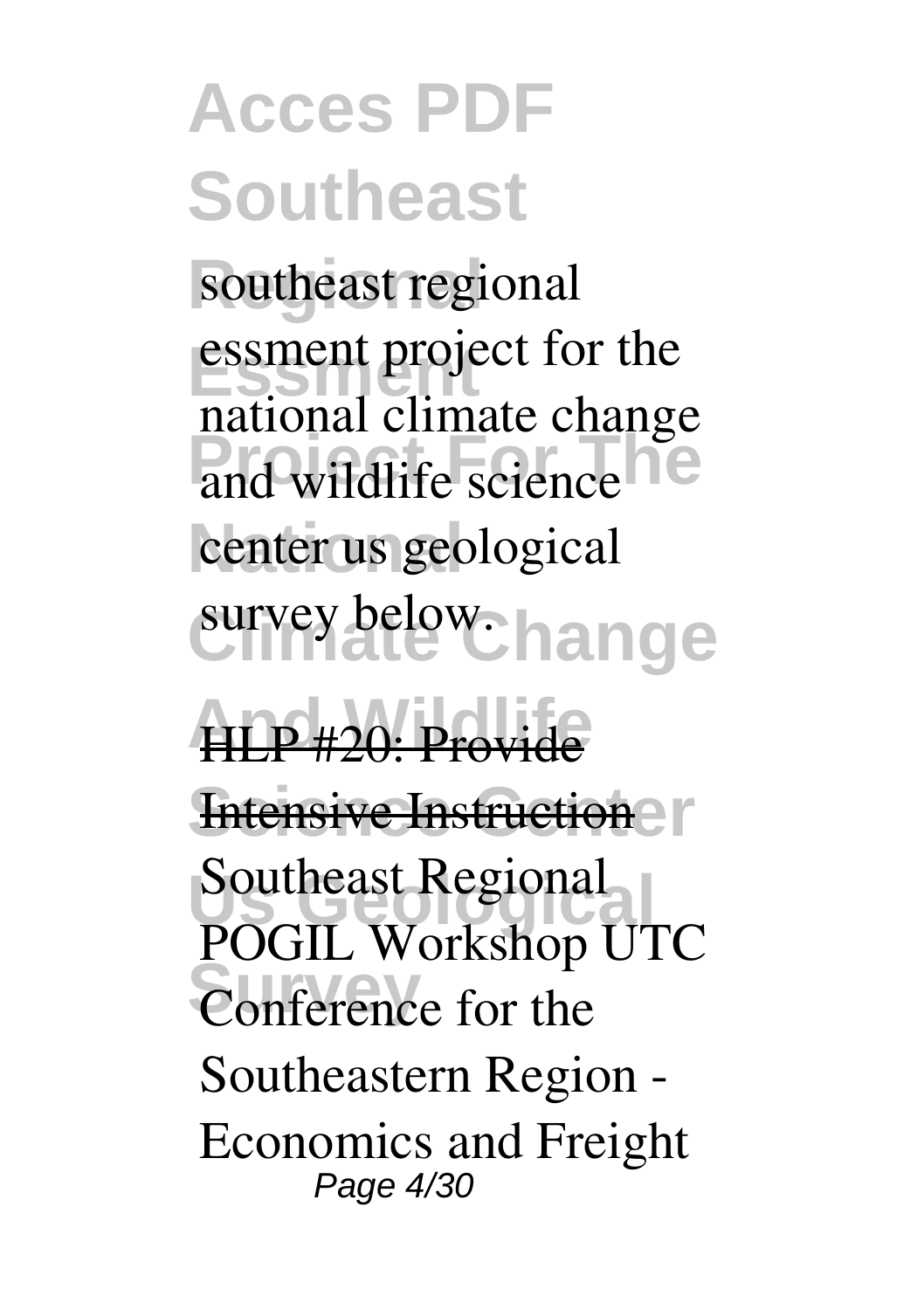Tin thế giới mới nhất 15/7, Căng thẳng leo **Phật Bản về vấn đề Đài** Loan, FBNC thang giữa Trung Quốc -

Assessment of Water **And Wildlife** Assessment of Water a<del>ilability</del> Streamflow

**Characteristics in the** Characteristics in the

**Us Geological** Southeastern U.S. *An*

**Survey** *COMET-Farm and Introduction to the COMET-Planner Climate Assessment* Page 5/30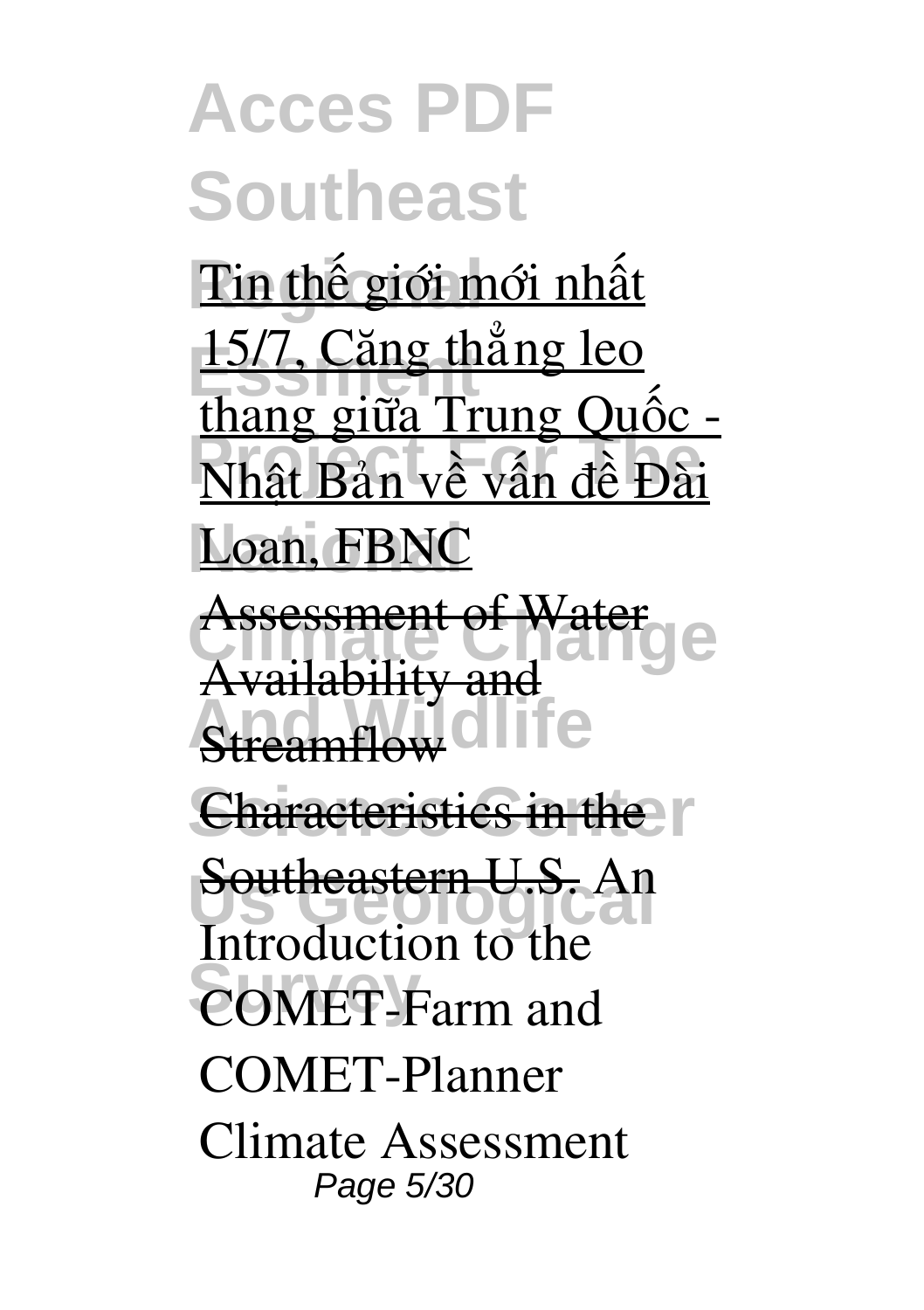**Acces PDF Southeast Regional** *Tools* Building **Pollinator Habitat in Provident Forms and Southeast Region Scarlet Macaws- Long** Distance Exchange **And Wildlife preHispanic US** Southwest \u00261<sup>t</sup>er **Mexican Northwest** Talk#7 by Dr Richard Towns and Cities: **\u0026 Placemaking in** Petrolern P.A.S.S Esposito: Southeast Regional Carbon Page 6/30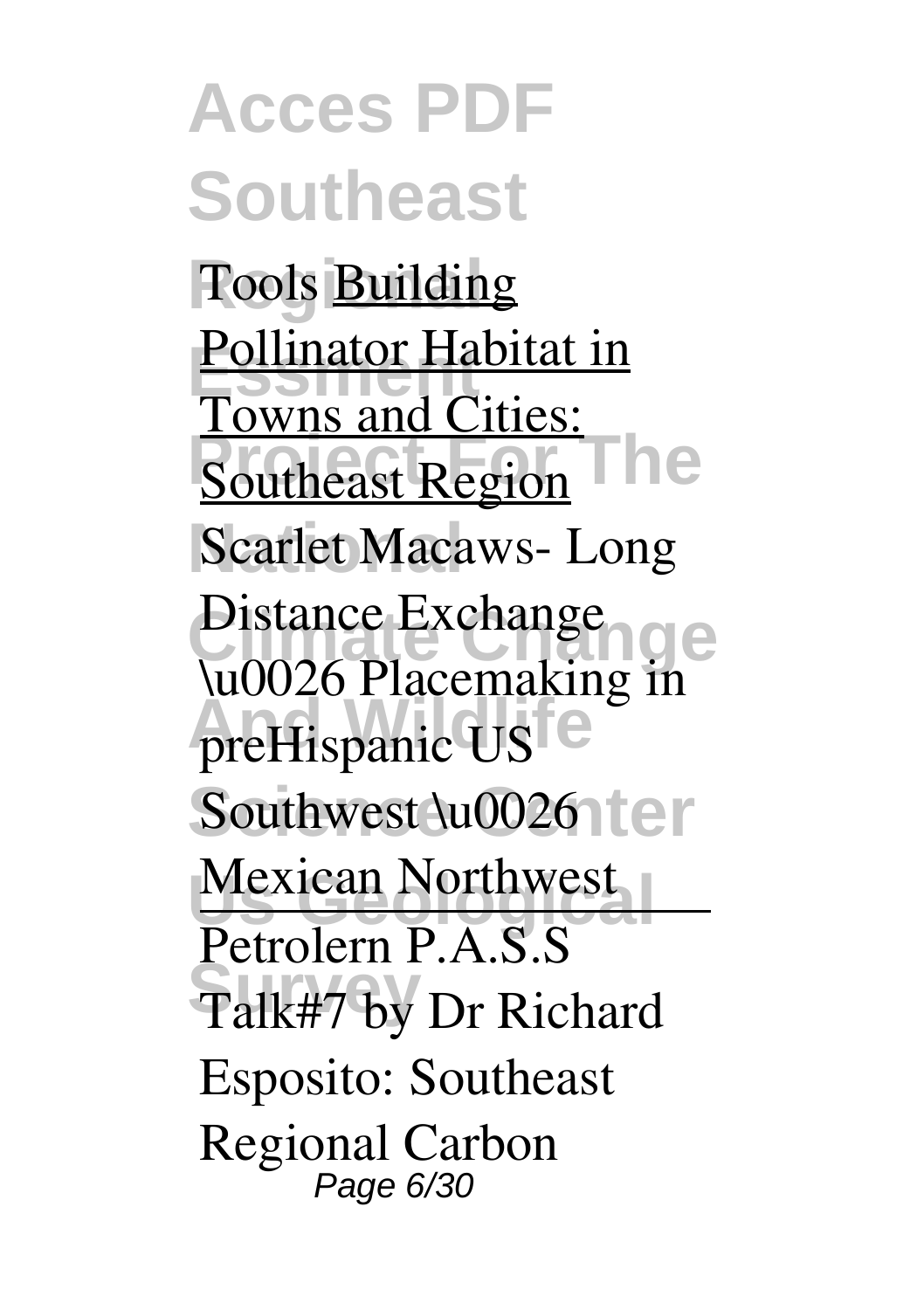**Acces PDF Southeast Sequestration** Partnership **Productional Buddes Elementary Students** Webinar: Springs in the **And Wildlife Inventory, Assessment,** and Management nter Planning Project Third **South Atlantic and** Instructional Strategies **Sky Island Region** Thursday Web Forum: Southeast Blueprint improvements (5-17-18) Page 7/30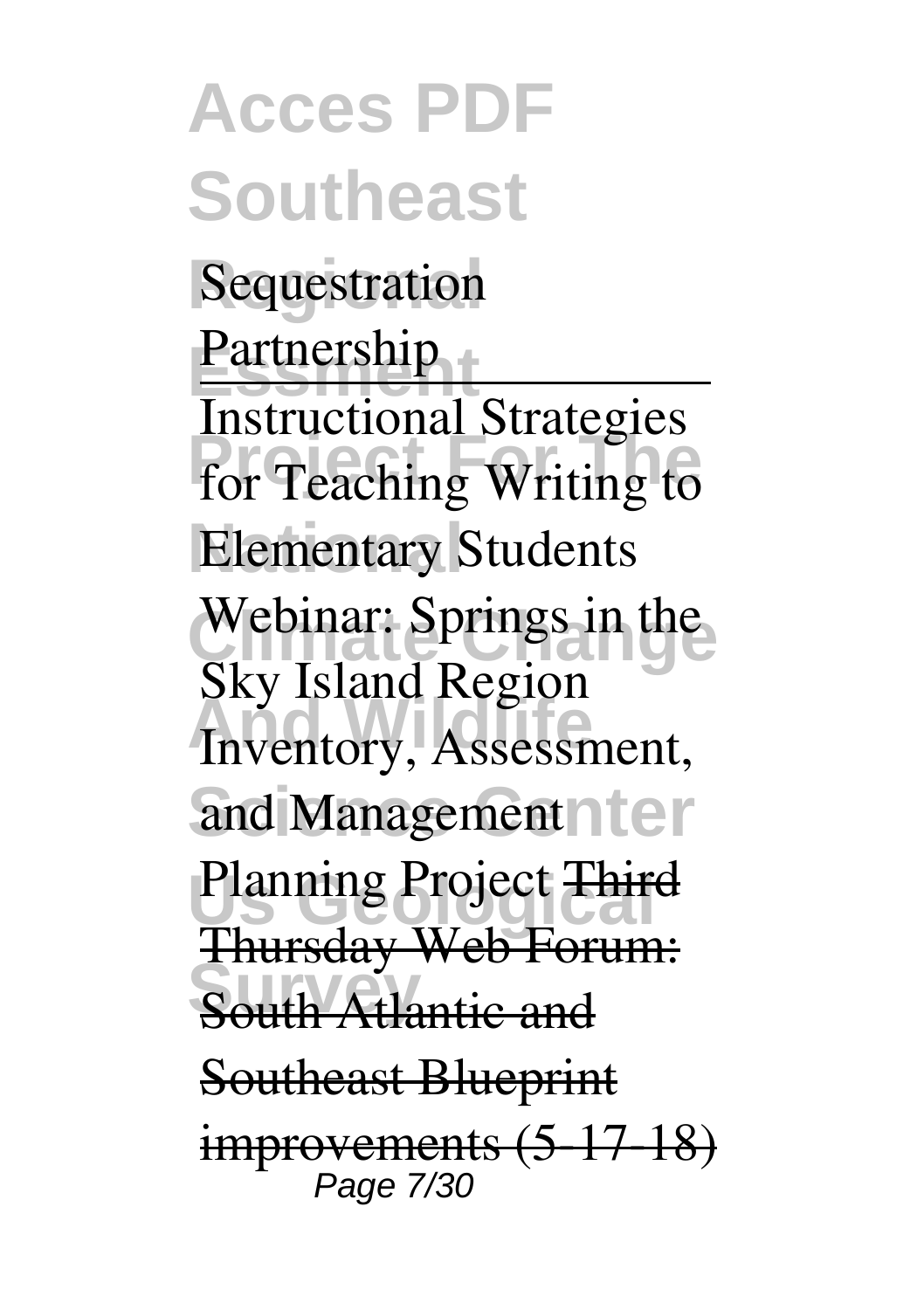**Regional** DAY 1: TEACH Your

**Essment** CHILD To READ **Priori** Macondon Form FAST \u0026 FLUENT!

#### daytional

In the Age of AI (full expected by C<sub>1</sub> *And Wildlife* **S** The Ten Plus Two F Teaching Method<sup>A</sup> **Survey** Tallamy – Nature's Best film) | FRONTLINE Presentation by Doug Hope How to Memorize the 49 Processes from Page 8/30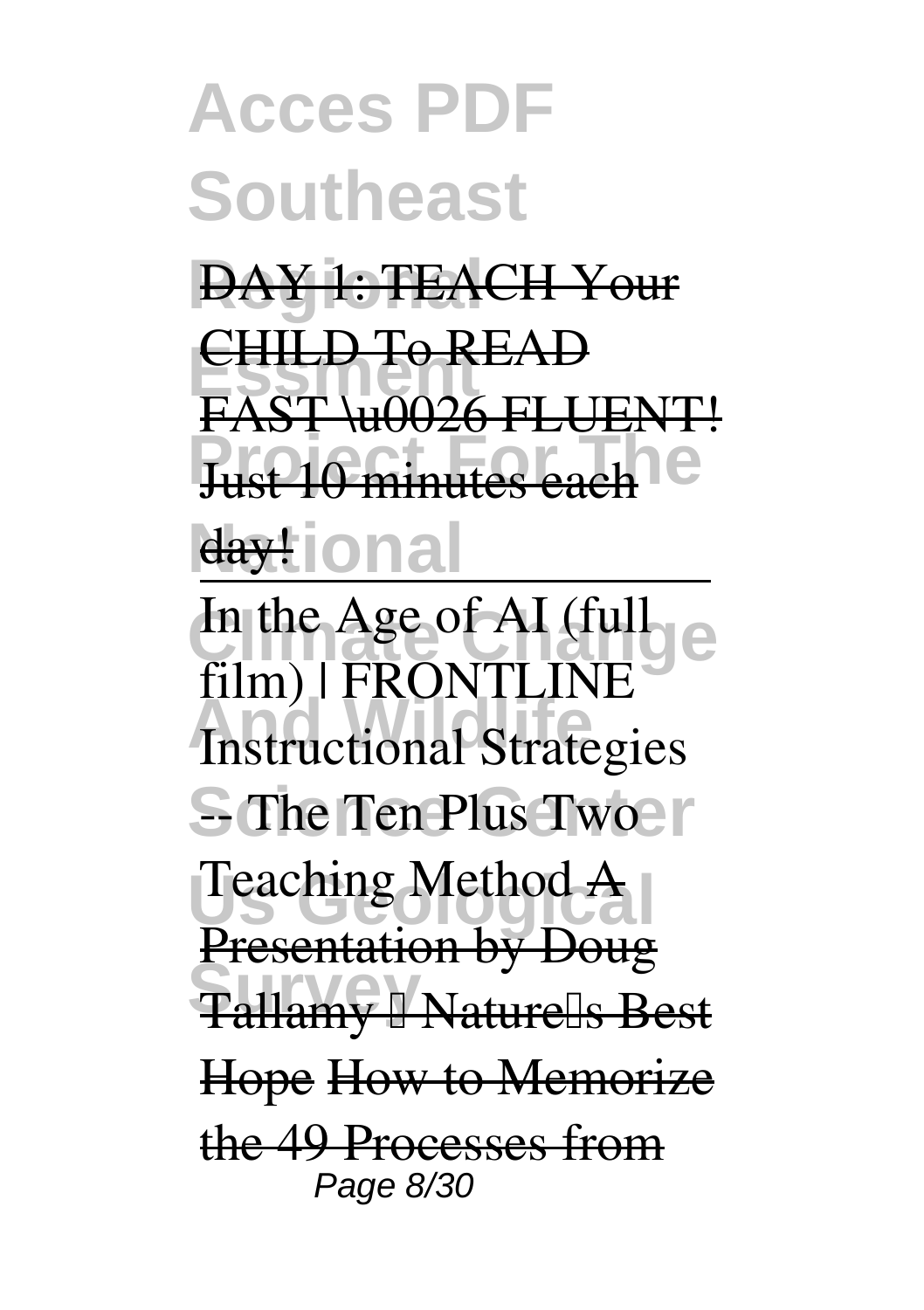the PMBOK 6th Edition **Process Chart** The US-Canada Border Splits

This Road Down The <sup>e</sup> Middle nal

How to Teach Writing e Ep.14 What is **CAPTIVEE Center BREEDING?** What **BREEDING** mean? Skills to ESL Studentsdoes CAPTIVE CAPTIVE BREEDING meaning \u0026 Page 9/30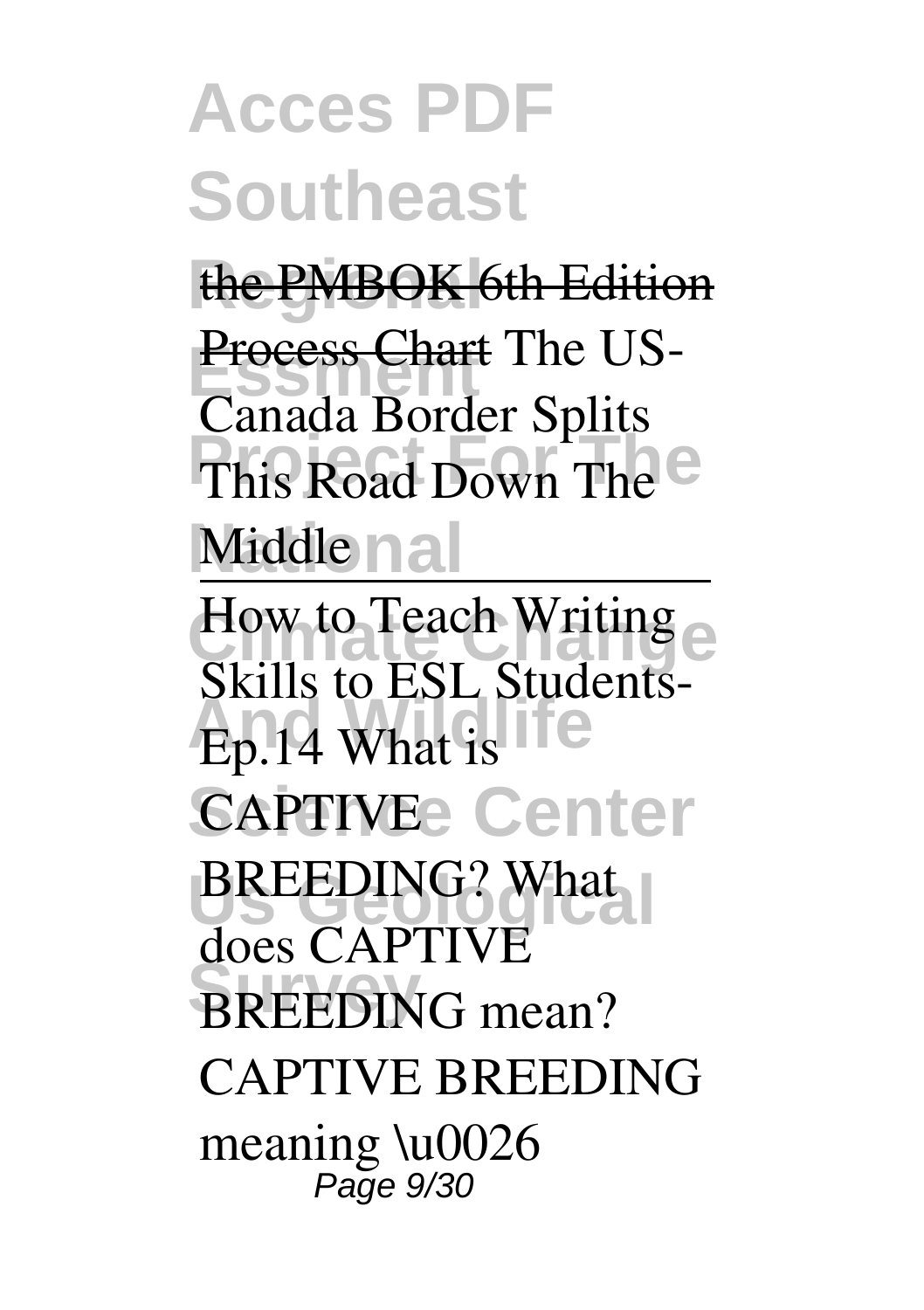explanation Grade 1 **Essment** Guided Writing Lesson **Producting**<br> **Property**<br> **Actively**<br> **Assessment Strategies -Aligning Climate Change Learning Competencies Assessment Options In** Today<sup>[]</sup>s O Building  $\ominus$  [] Pollinator Habitat in **Lakes Region Webinar:** Teaching Listening **To Innovative** Town and Cities Great Collaborative Species Conservation in the Page 10/30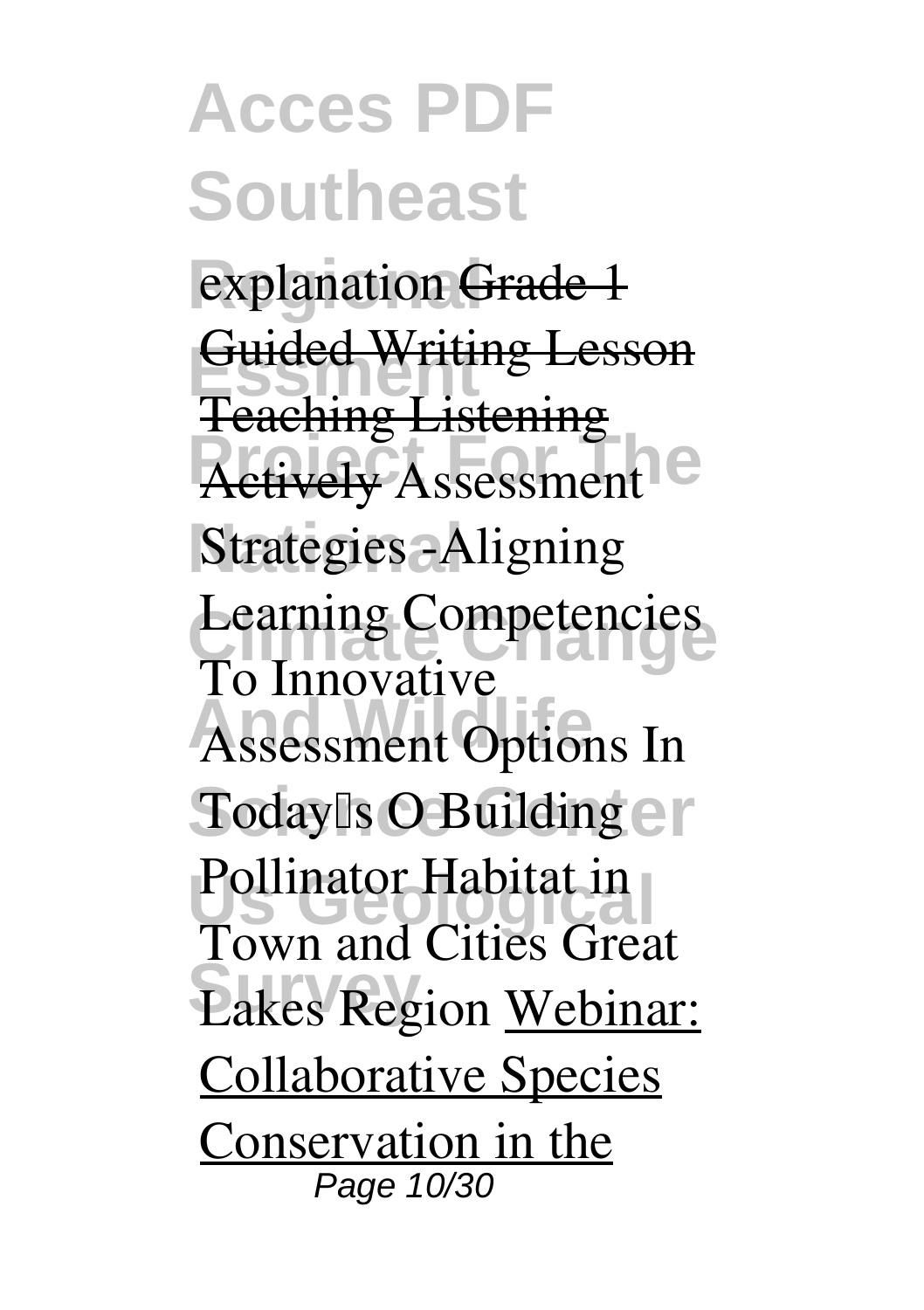**Acces PDF Southeast Southeast Southeast Regional Library E** to RHSP - Appalachian Region PD\u0026R **Quarterly Update: And Wildlife** *for Regional Impact* **Third Thursday Web Forum: Assessing al** the Southeast (5-21-15) **Resources!** Introduction *Quarterly Update: Partnering and Planning* aquatic connectivity in Southeast Regional Webinar Series: How to Page 11/30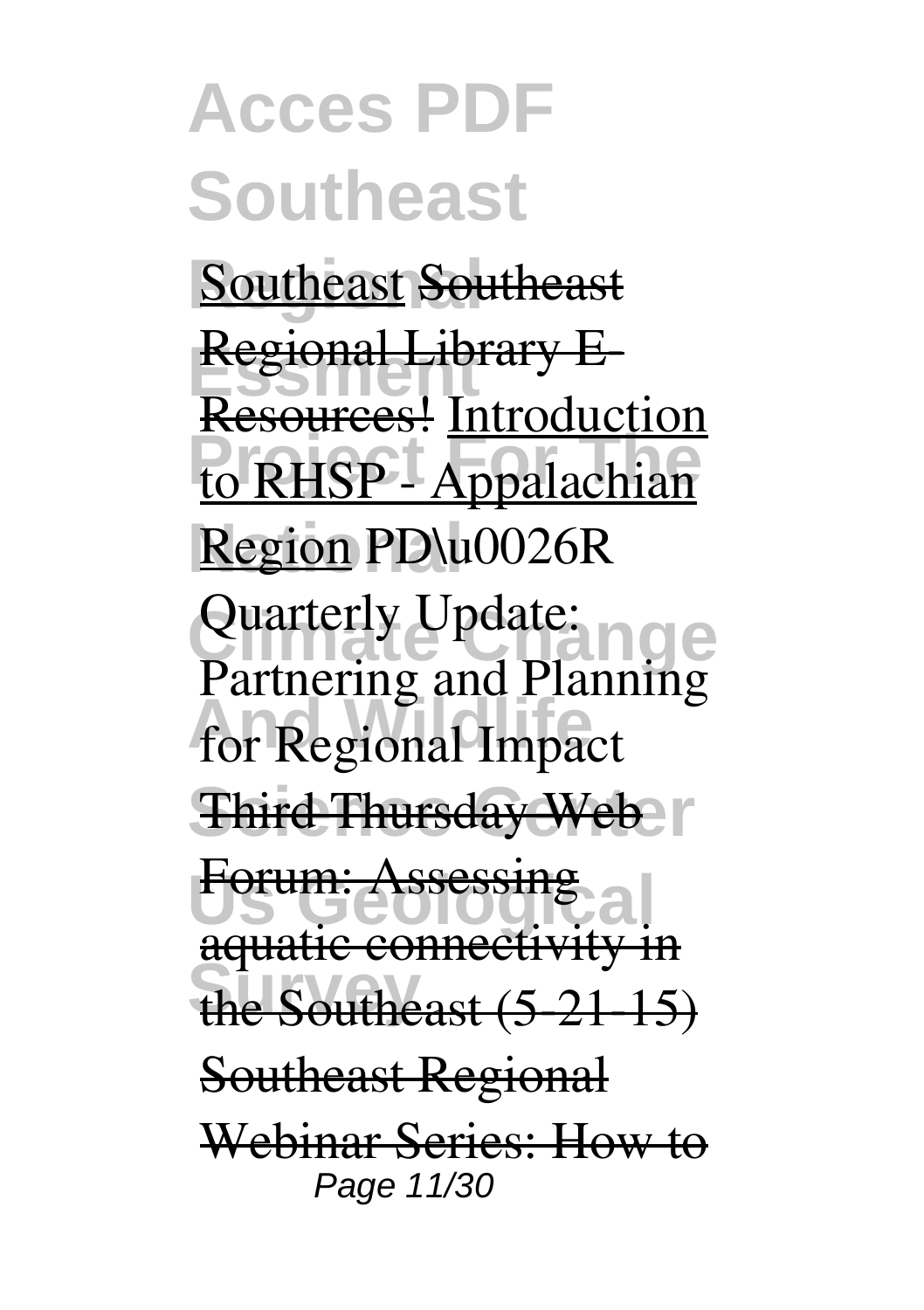**100x Your Impact As a** 

**Essment** Coach **Southeast Project For The Project For The Southeast Regional** Crisis Center will open **And Wildlife** less than two weeks The facility at 2121 Campus Drive in Rochester will **Survey** health support, but how **Regional Essment** its doors on July 28  $\mathbb I$ offer a variety of mental quickly ...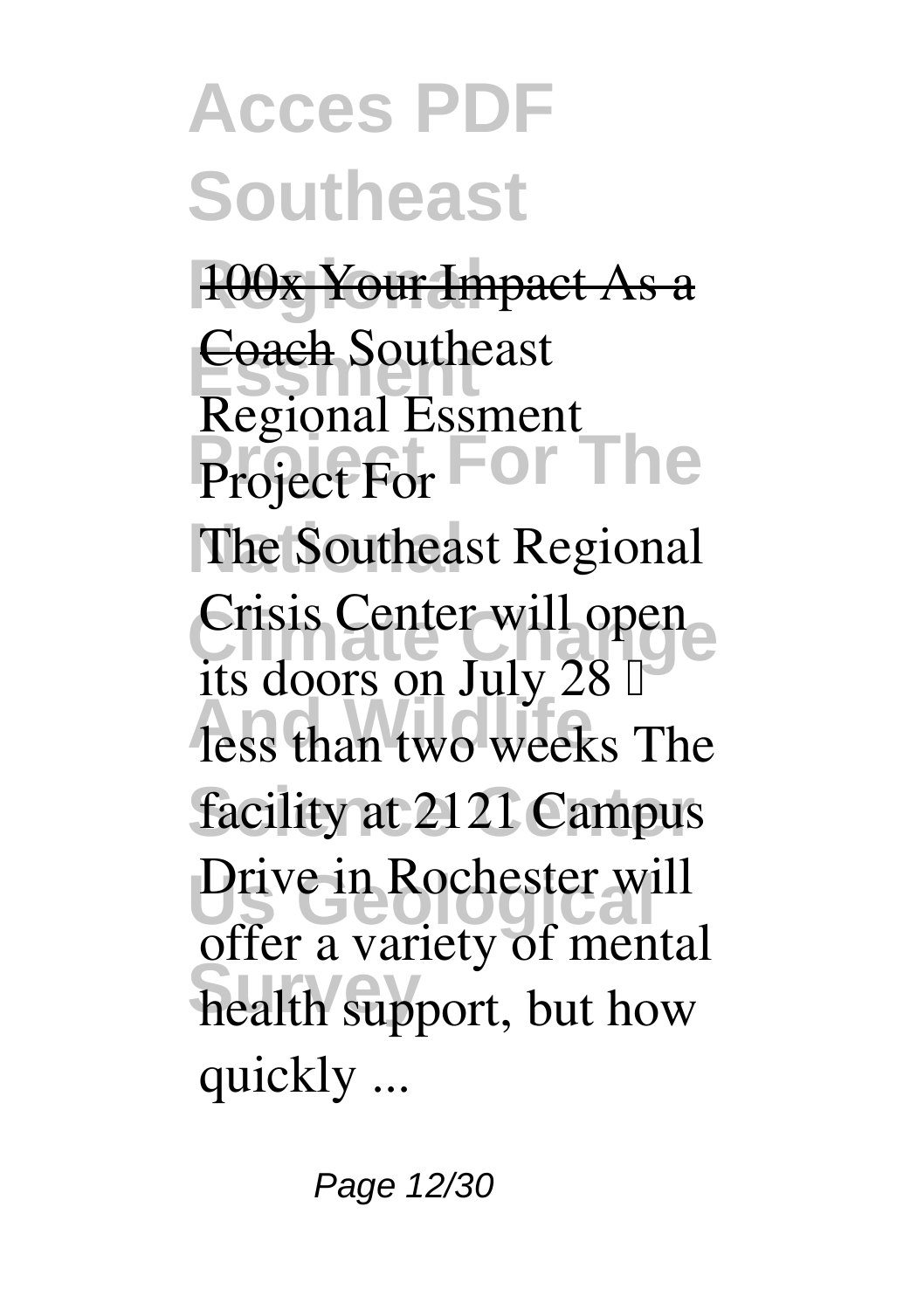**Regional Southeast Regional Crisis Center set to cut Project For The** Ayako Inagaki, director of human and social development at ADB<sup>[]</sup>s **And Wildlife** Department, helps oversee ADB<sup>Is</sup>enter **COVID-19 portfolio for Survey** billion and counting. **ribbon, open doors** Southeast Asia Regional Southeast Asia<sup>[185.8</sup>]

**Q&A: Ayako Inagaki on** Page 13/30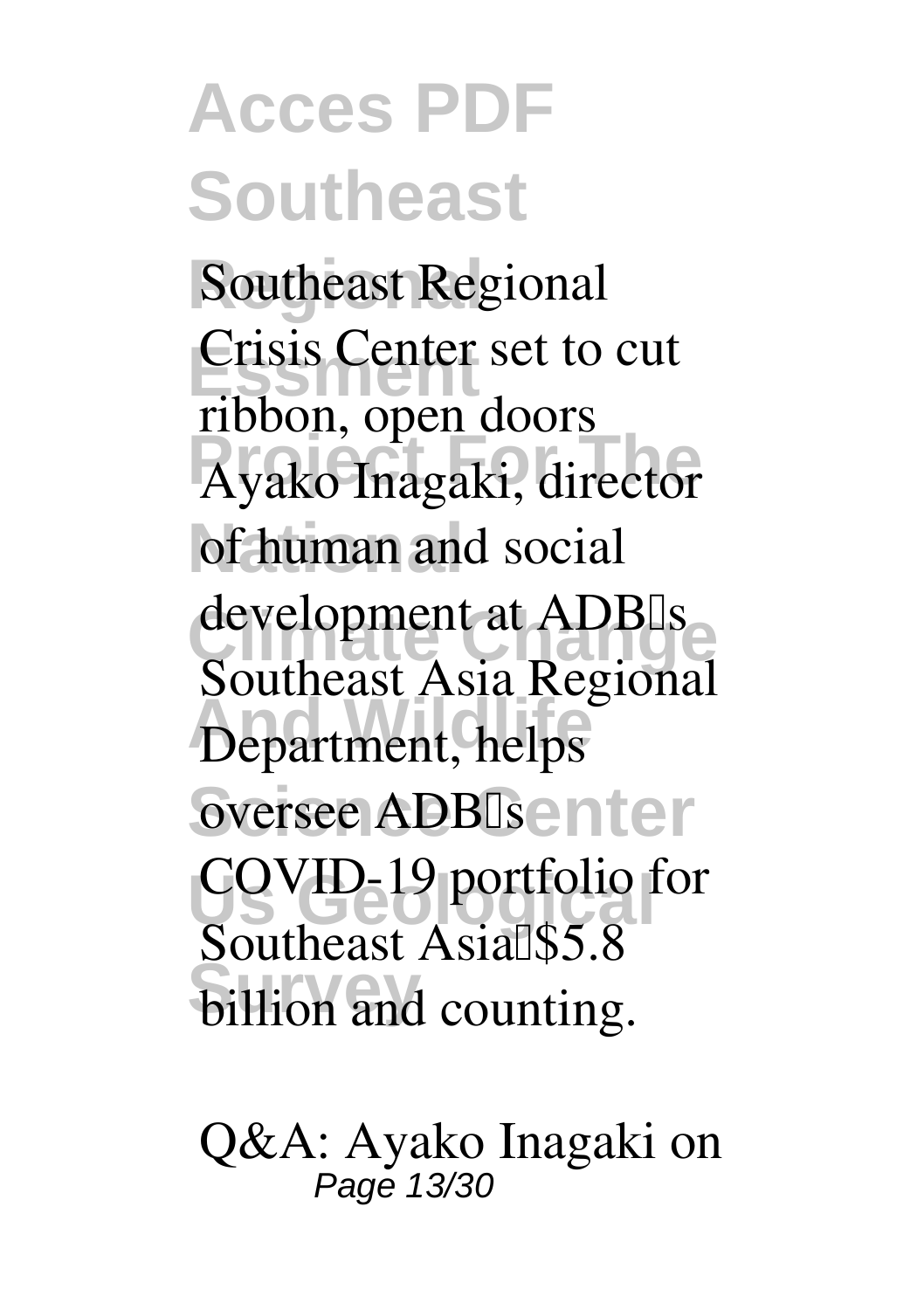**Acces PDF Southeast Regional ADB's COVID-19 Example 1**<br>**Support to Southeast** The Biden For The administration has announced it<sup>'s</sup> freezing any remaining on **Tongass National Forest** and will pivot to cal **Survey** sectors of Southeast **Asia** any remaining old investing in other Alaska<sup>[]</sup>s economy.

Page 14/30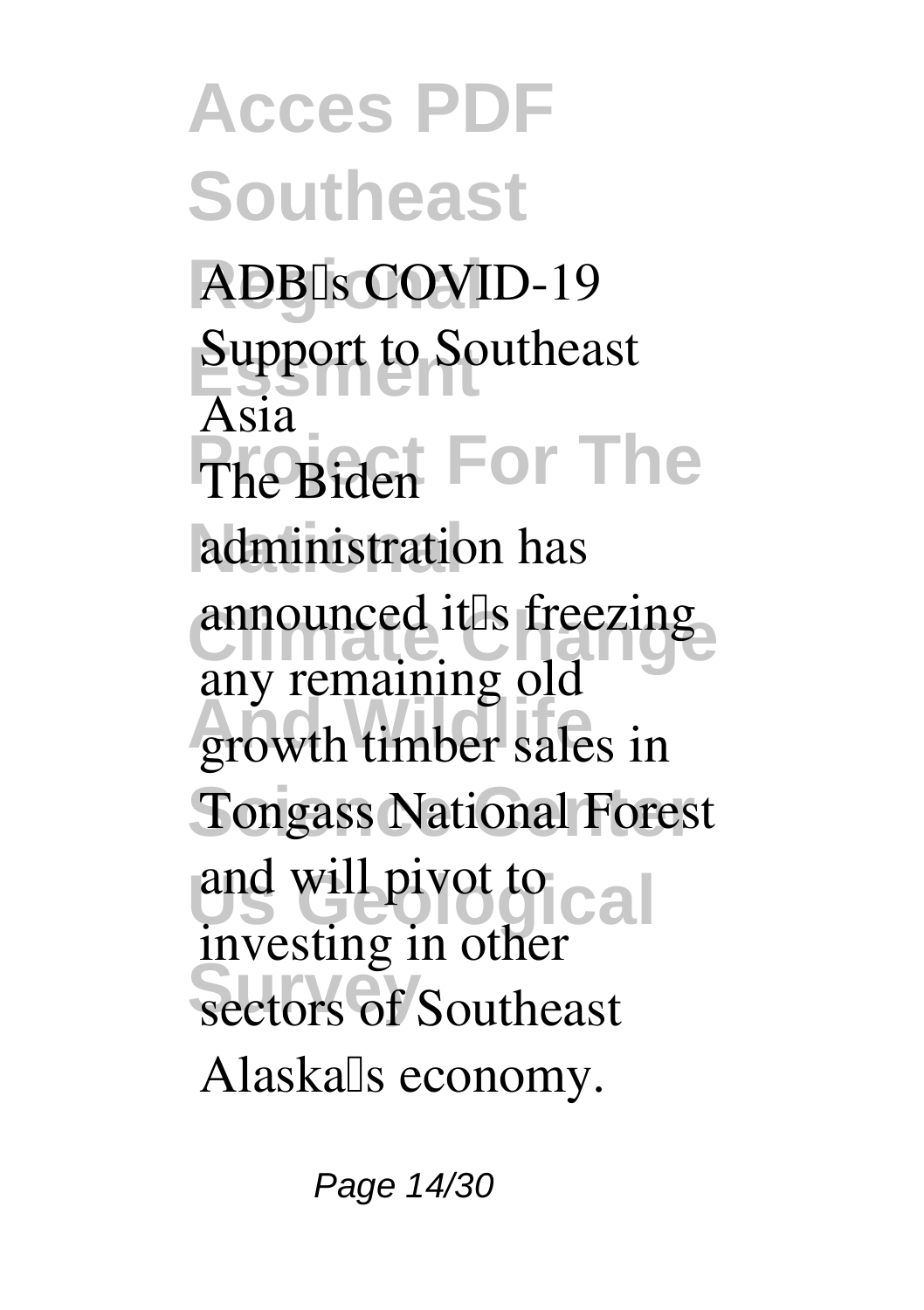**Biden** administration announces investment, **Poney sint for Tonguss** SINGAPORE--(BUSIN **ESS WIRE)-Fat angle And Wildlife** responsible for Digital in Southeast Asia and **r** most recently as the **Survey** transformation in **policy shift for Tongass** Projects Acquisition responsible for consumer facing industries for the Page 15/30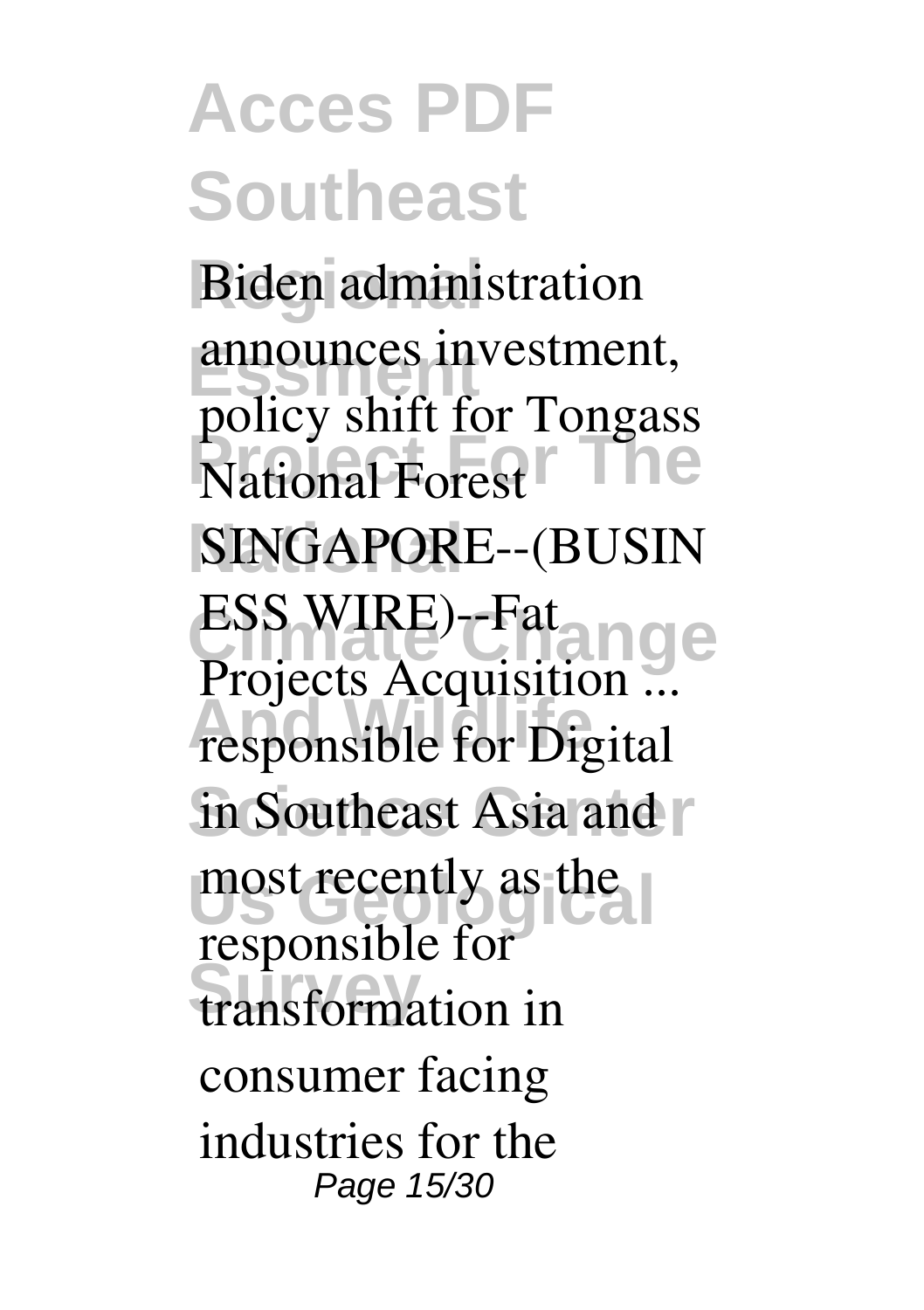**Acces PDF Southeast** Growth ...

**Essment**

**Prop.** Appoints Nils<sup>10</sup> **Michaelis to Executive Management Team**<br> **The University of Change And Wildlife** Minnesota Extension Regional Sustainable Development<br>
<u>Development</u><br>
<u>Olical</u> Andi Sutton as the new **Fat Projects Acquisition** The University of Partnerships have hired executive director of the Southeast RSDP. Page 16/30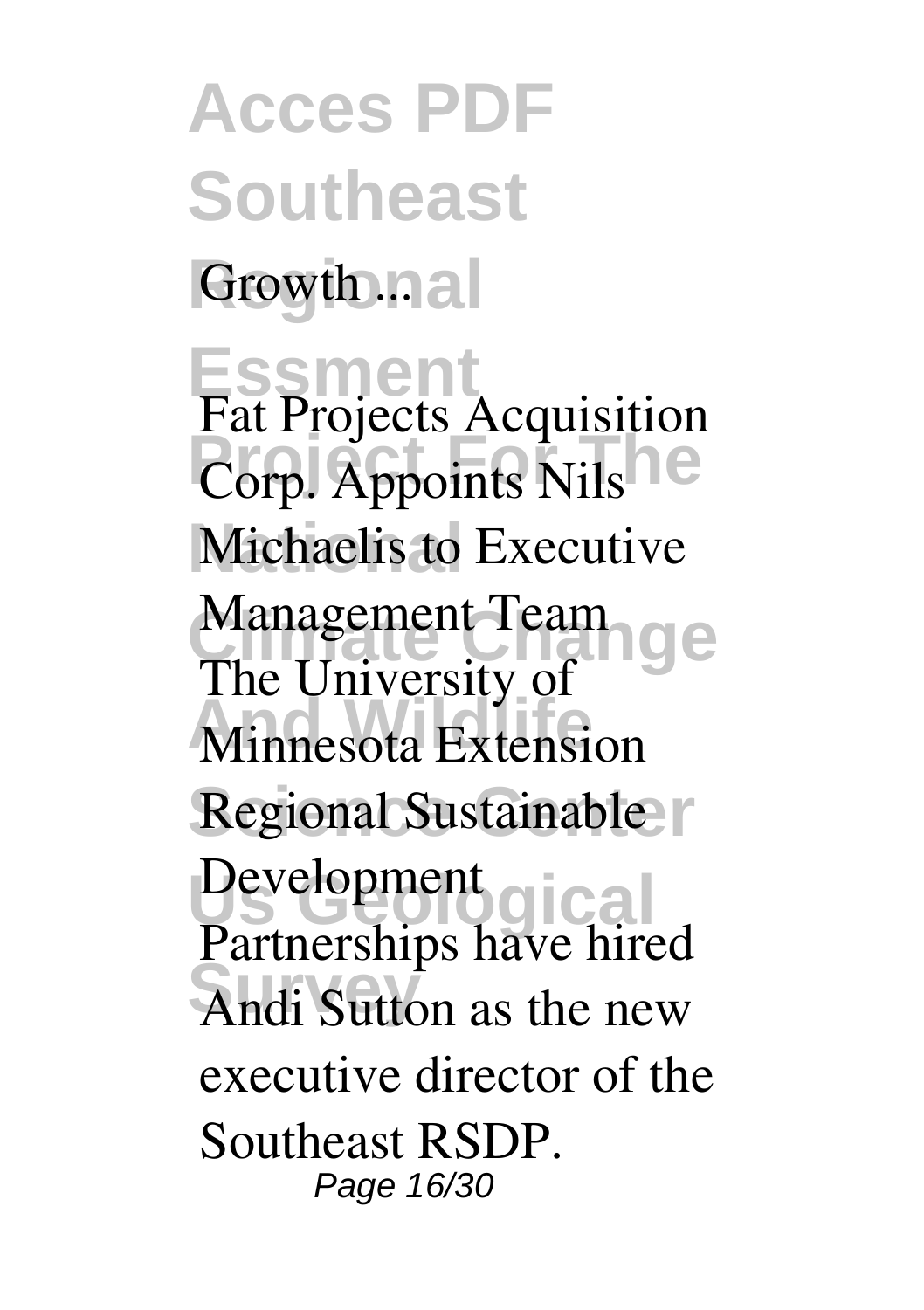**Acces PDF Southeast Regional Essment U of M Extension Properties** Southeast towns like Sitka, Wrangell and **C** ships infrequently, while Kodiak Island and some Southcentral gical improved service. **names new regional** Petersburg would see communities could see

**Proposed winter** Page 17/30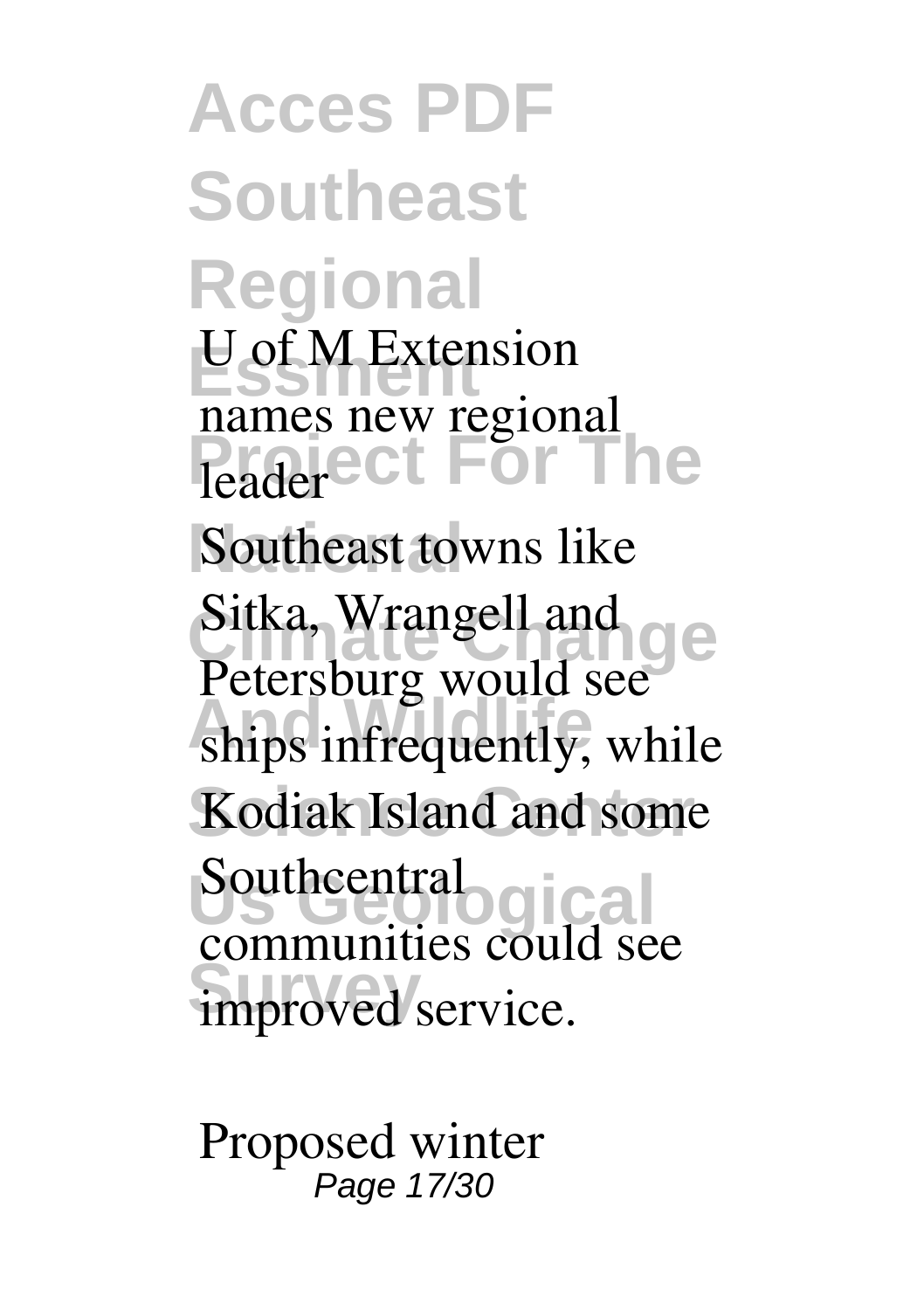schedule leaves long **Essment gaps in Southeast ferry** A thunderous flyover<sup>e</sup> marked further progress for Norman Regional **And Wildlife** hospital broke ground on the latest piece of its massive expansion plan **Survey service** Health Systems as the Thursday.

**Norman Regional celebrates Healthplex** Page 18/30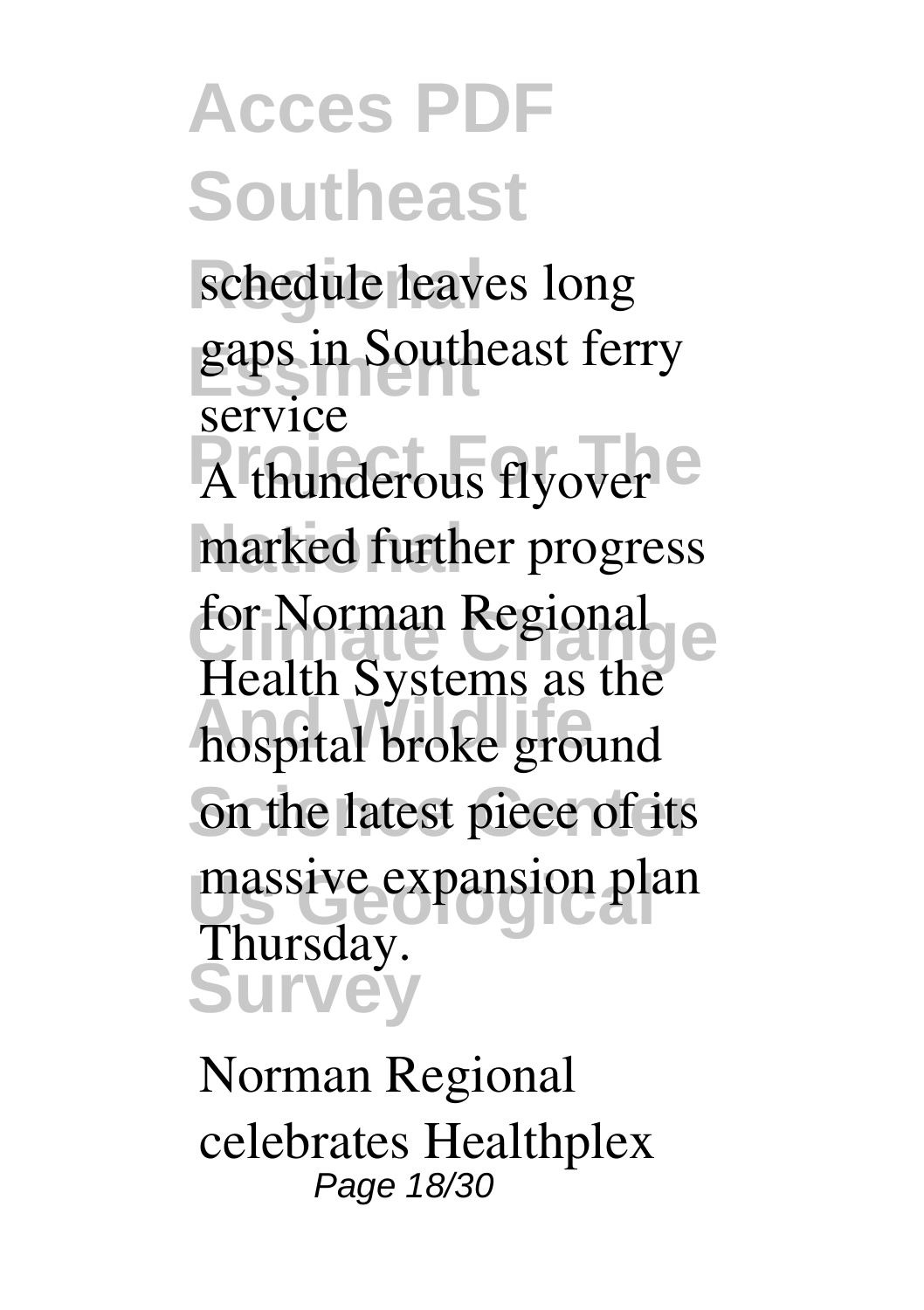**expansion** with groundbreaking **Profile** housing project with artificial lakes got the **And Wildlife** Contra Costa County **Board of Supervisors to** build in far Eastern **Survey** After years of delays, a go-ahead from the Contra Costa County.

**Housing project with two lakes approved in** Page 19/30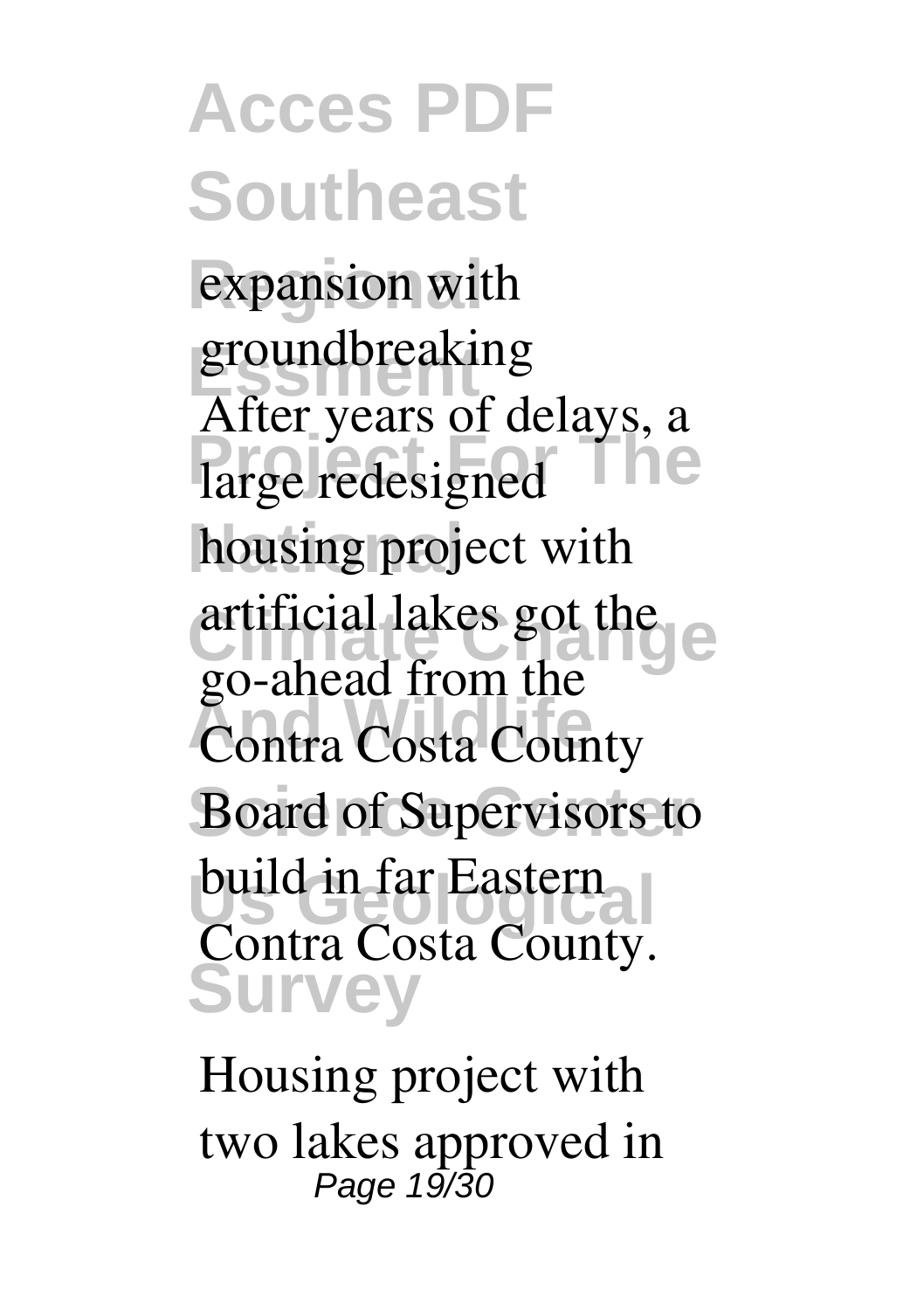**Regional East Contra Costa Example 18** Southeast **Project For The** fundamental access, like roads, and the economic and resource<sub>Change</sub> **And Wildlife** opportunities roads provide.<sup>[]</sup> Southeast en Alaska had only 372 **Survey** communities need development jobs in the timber ...

**Conservation or constraint? Roadless** Page 20/30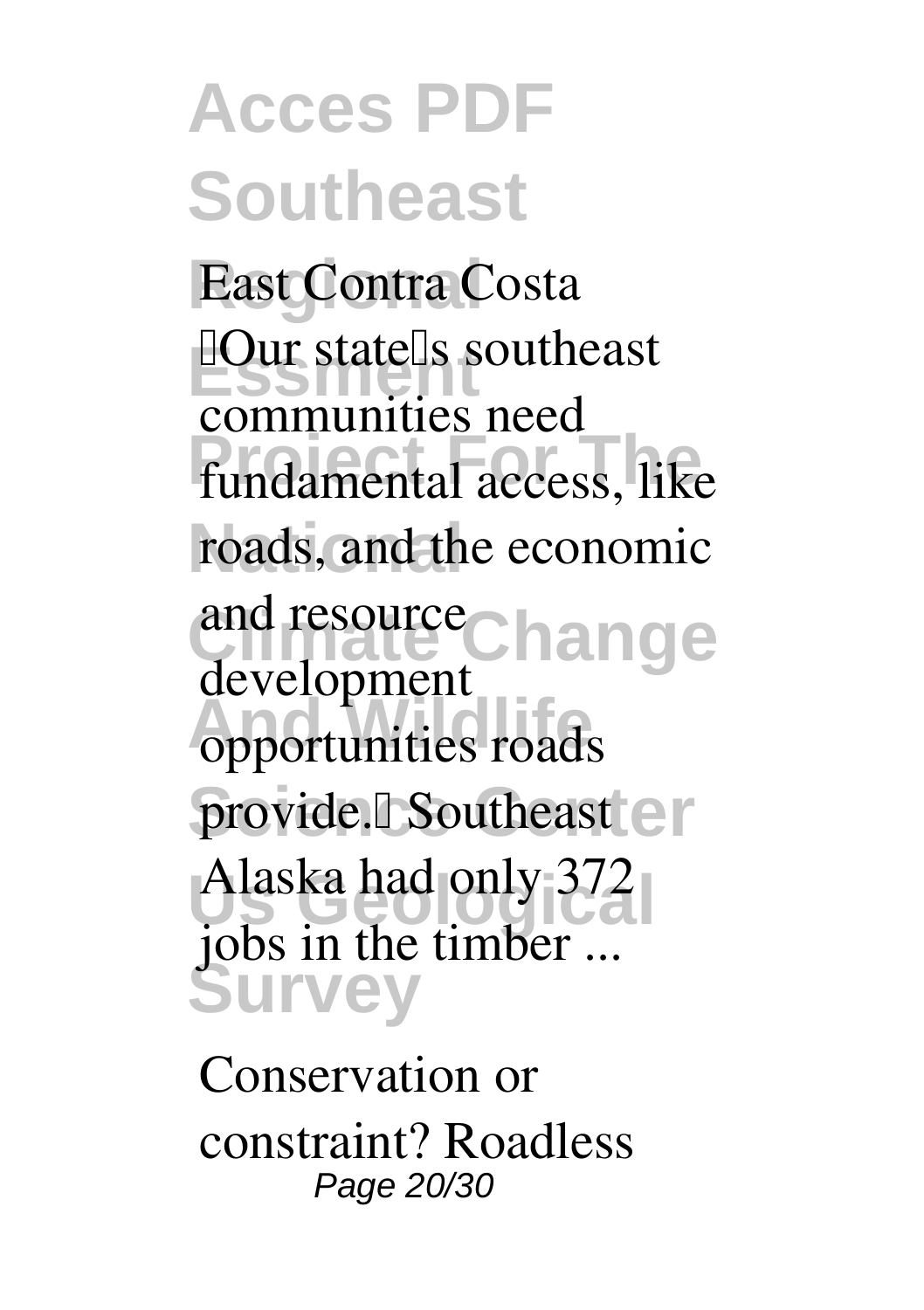**Regional Rule reversal divides Essment Alaskans** Thursday<sup>[]</sup>s For The announcement would be to freeze any remaining except for those used in small scale salvage<sup>t</sup>er projects for cultural use **Survey** The practical effect of old growth timber sales by Alaska Native tribes

**Biden to freeze Tongass** Page 21/30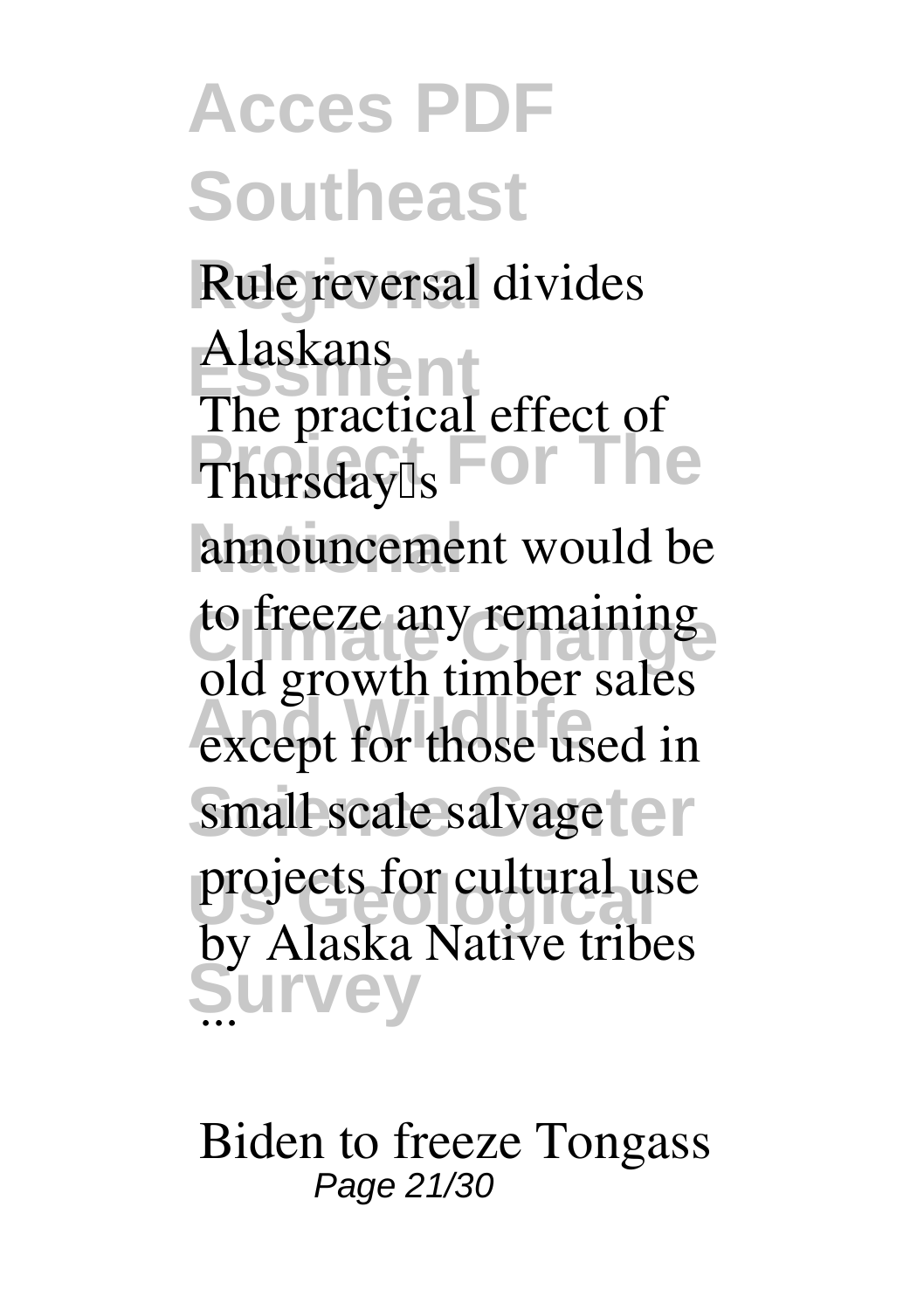**Regional timber sales, invest in Essment other Southeast Alaska The Asian Development** Bank has launched a new report aimed at **And Wildlife** countries tap into global capital markets to their support a green, cal recovery from the **sectors** helping developing resilient, and inclusive coronavirus ...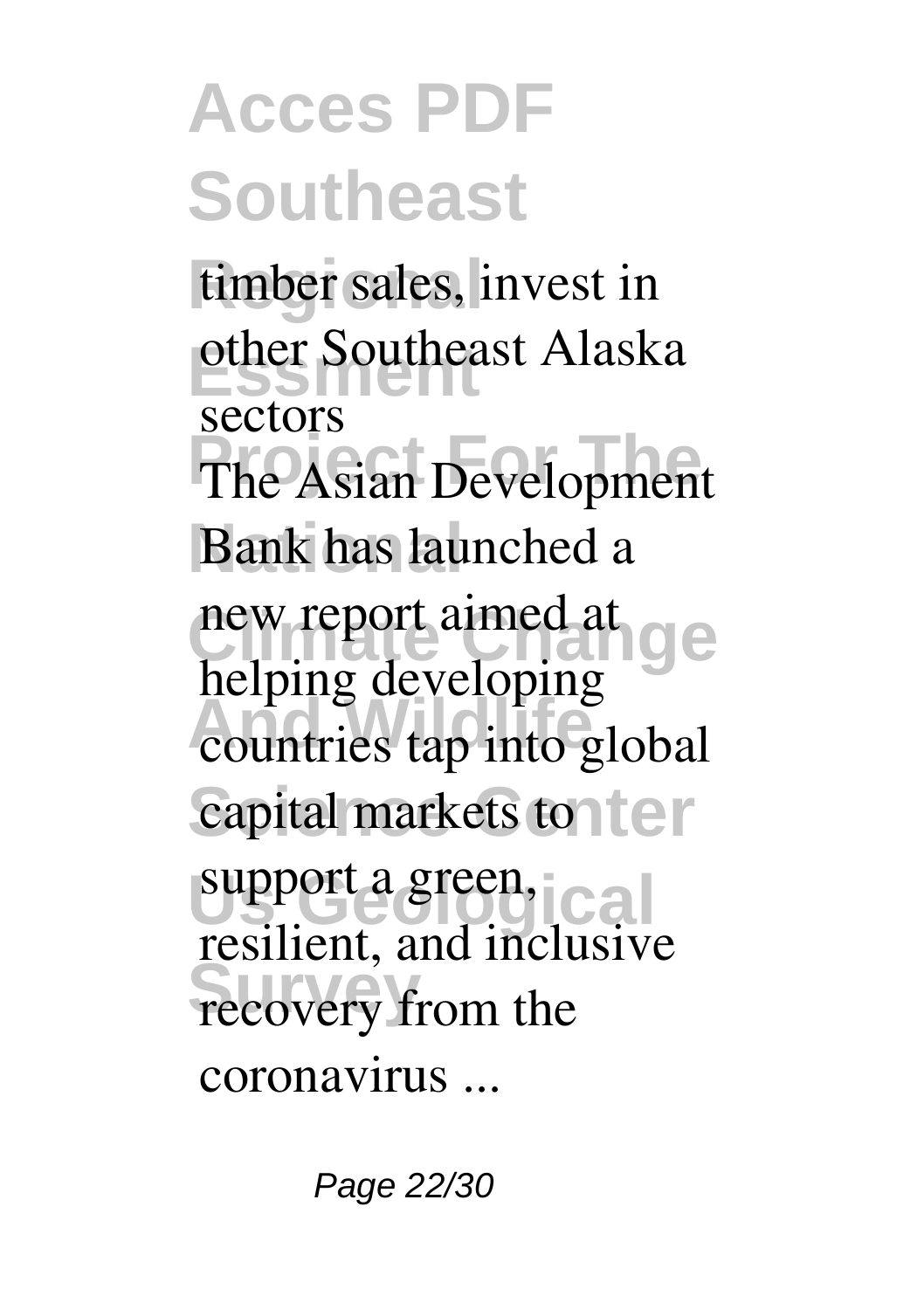**Regional ADB Proposes SDG Essment Accelerator Bonds for Projects in Southeast National Asia Green Infrastructure**

**Crimate Change** Leader in industrial packaging products and services, announced **Survey** its existing 7.375% Euro Greif, Inc. (NYSE: GEF, GEF.B), a global today that it has repaid 200 million senior notes by drawing on the ... Page 23/30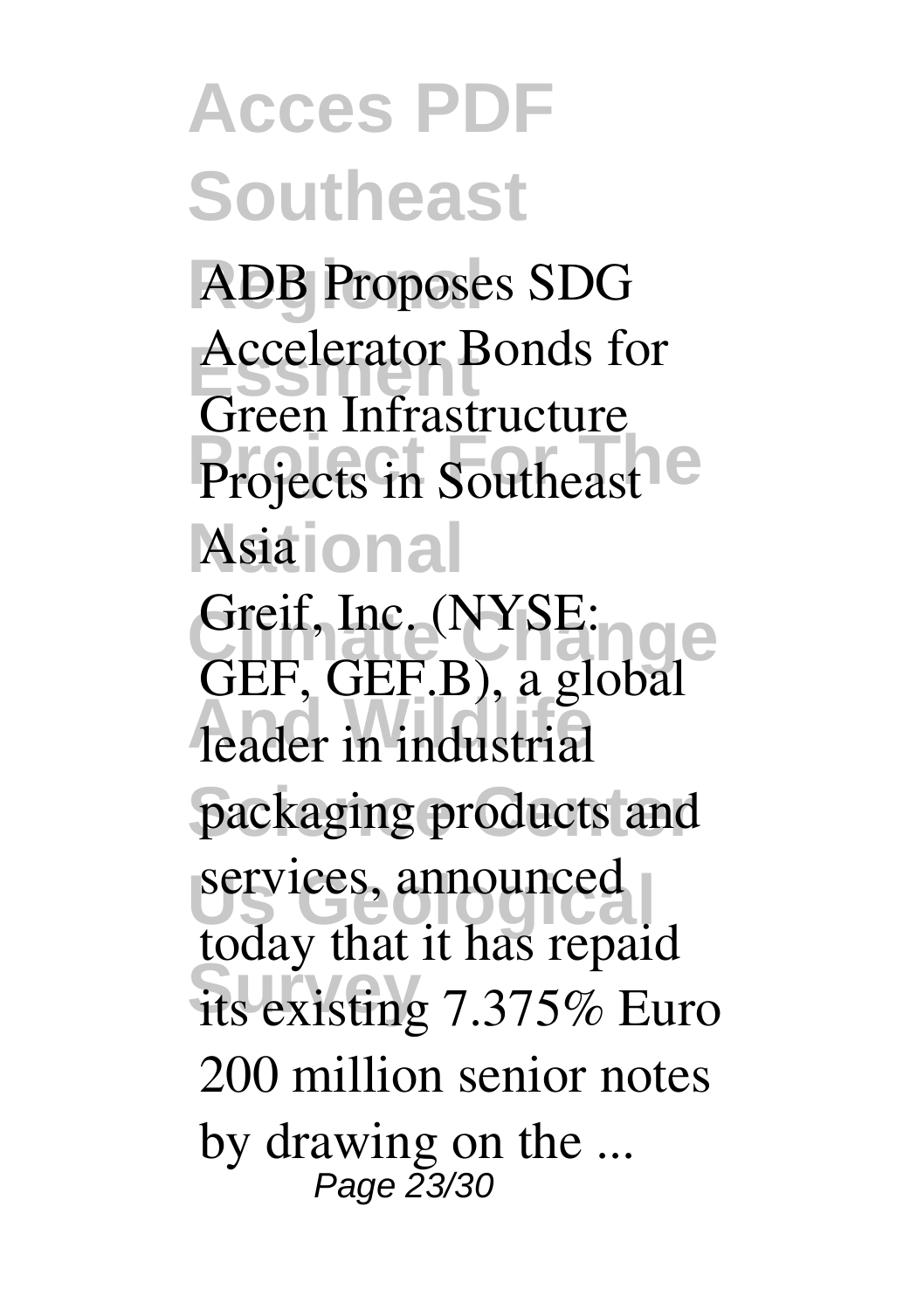**Acces PDF Southeast Regional** Greif, Inc. Refinances **Million Senior Notes** with Term Loan A-3 **Carrying an Interest** Rate of Approximately<br>2% Southeast Pennsylvania would get about \$115 projects in a massive **7.375% Euro 200 Carrying an Interest**  $2\%$ million for critical transportation bill the U.S. House passed Page 24/30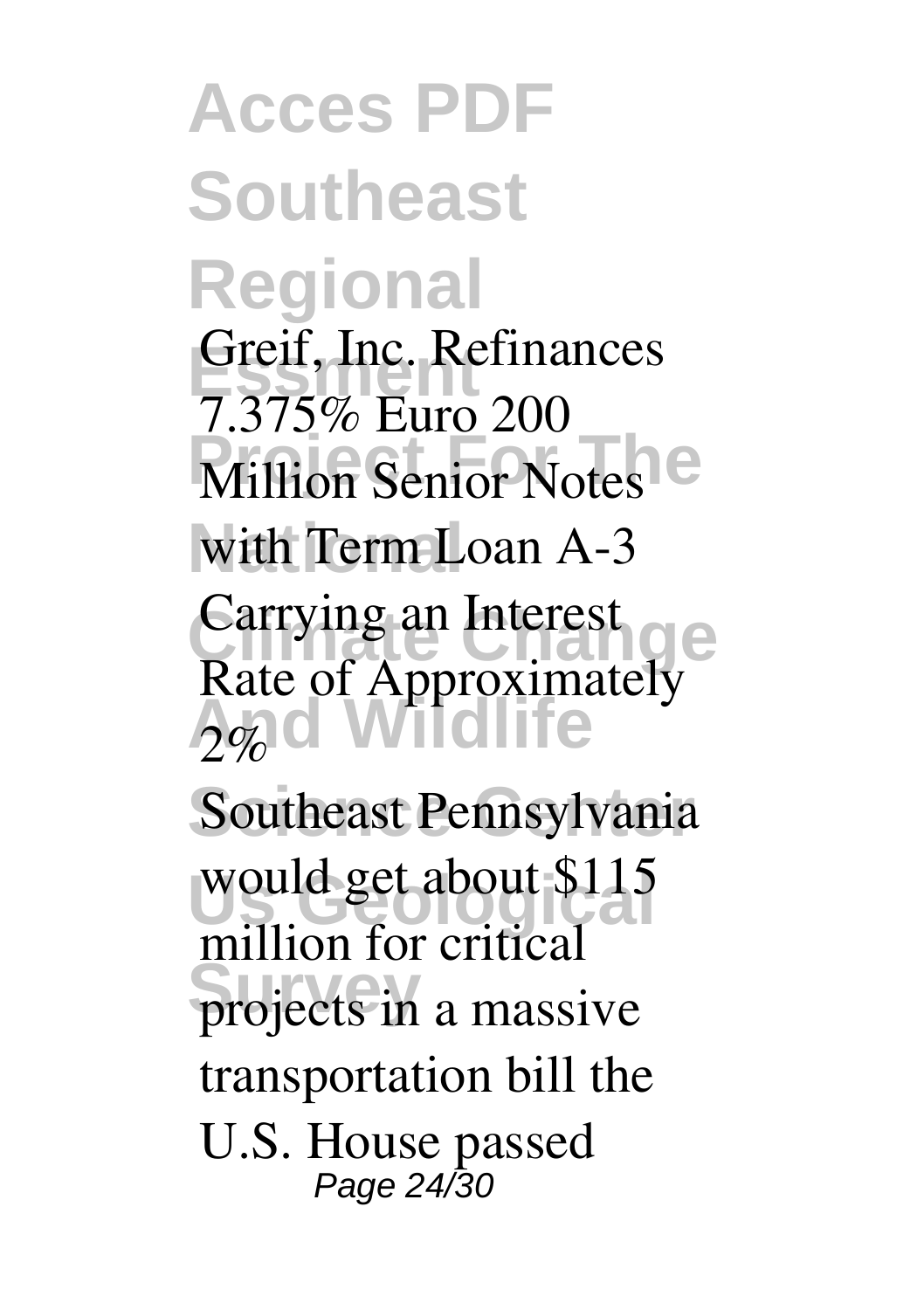**Regional** Thursday. They include safety improvements for<br>
the deadly Gabba Greek **Project For The National** the deadly Cobbs Creek

**Southeast Pa. would get And Wildlife transportation projects Science Center in a bill that passed the Us Geological House** distributor of **millions for** A Dayton, Ohio-area construction and industrial supplies has Page 25/30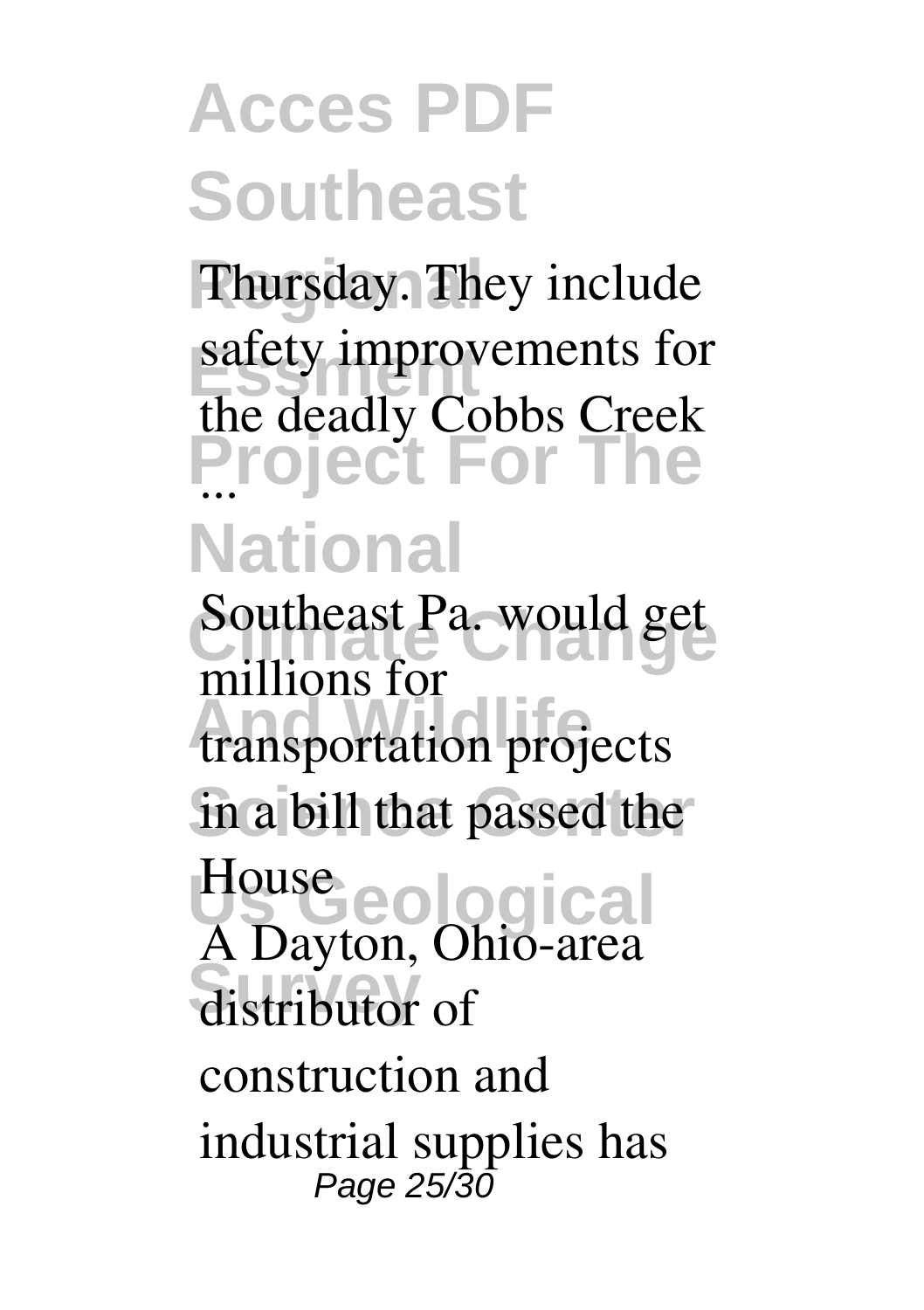acquired Simon<sup>[]</sup>s **Example 5 Supply, one of the most** plumbing and heating e distributors in **Change And Wildlife** well-established southeastern Massachusetts ..

**Ohio company acquires southeastern Mass.**<br> **about is considered Survey** The Henry Luce **plumbing distributor** Foundation awarded a grant of \$740,000 to the Page 26/30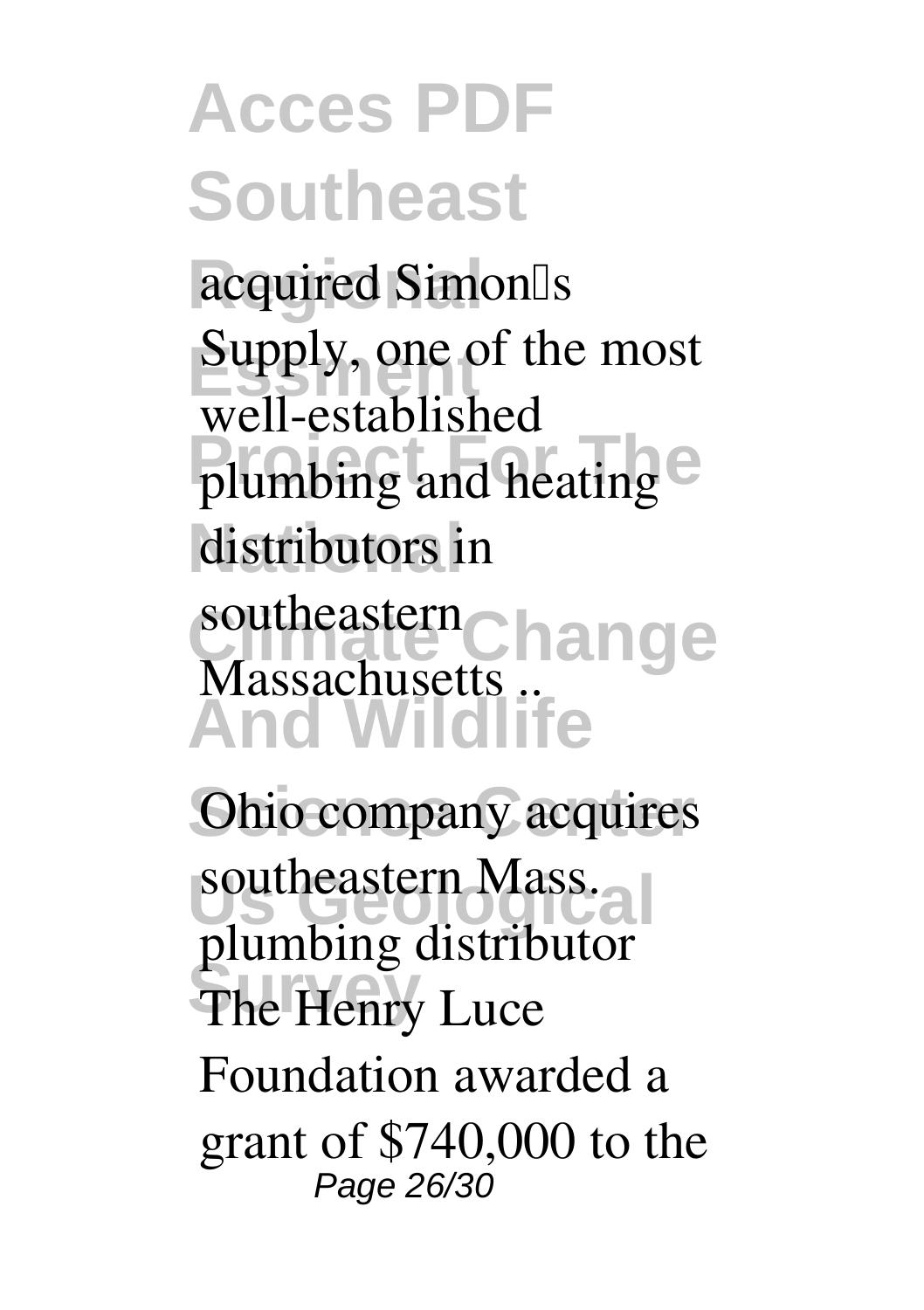**UCLA** Center for **Example 25 Southeast Asian Studies** project Early Modern<sup>e</sup> Period ... and environmental hange **And Wildlife** (CSEAS) to support the environmental transformations of the ...

**UCLA Center for the r Southeast Asian Studies from Luce Foundation receives \$740,000 grant** Jul (The Expresswire) -- "Final Report will add Page 27/30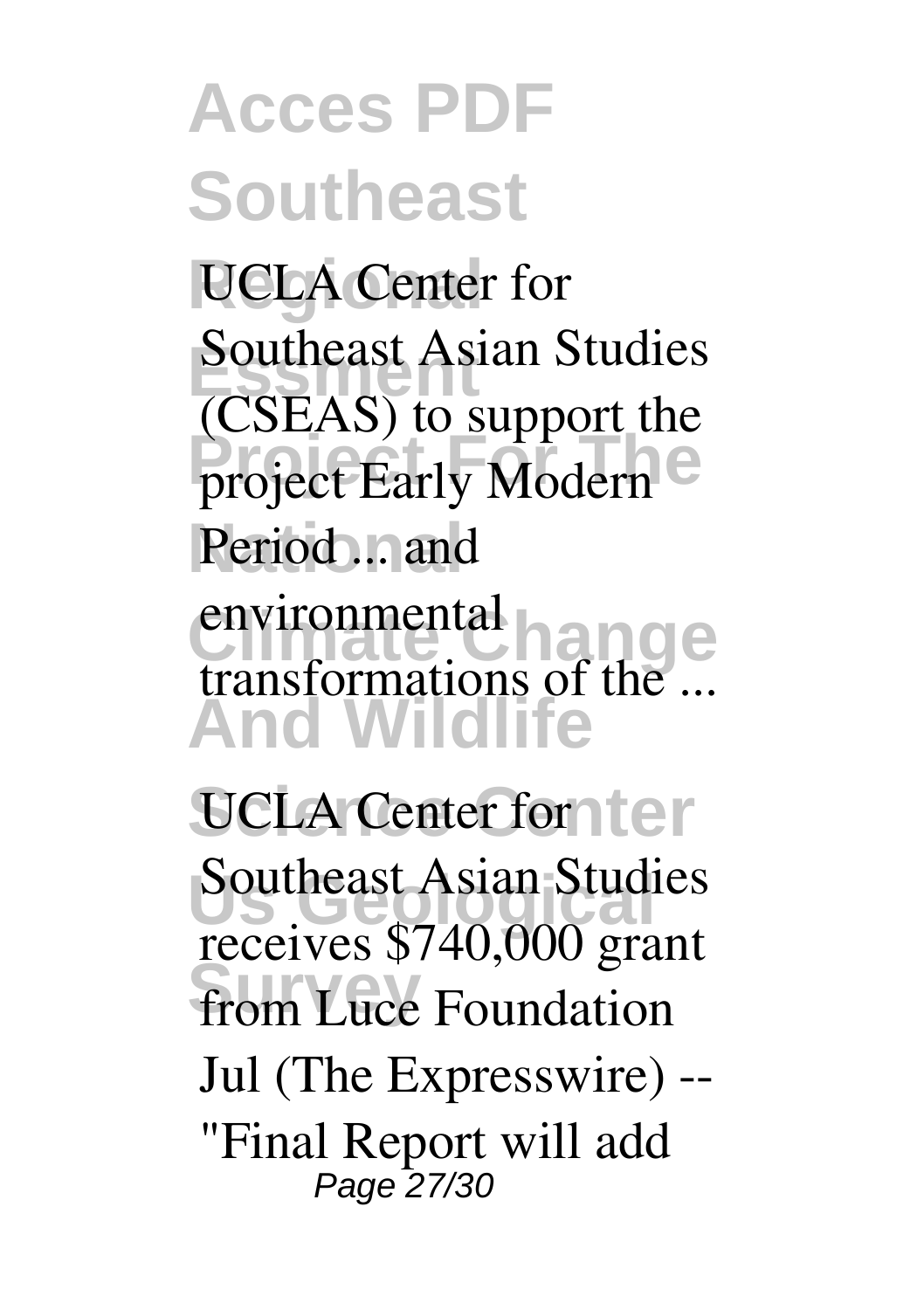the analysis of the **Example** in dynamics of COVID-19 on global Forklift Trucks<sup>e</sup> market .nal this industry." **The** 

**Climate Change** Size Industry 2021, Share, Growth, enter Regional Trends,<sub>Cal</sub> **Survey and Comprehensive Forklift Trucks Market Opportunity Assessment Research Study till 2026** That's the mission of our Page 28/30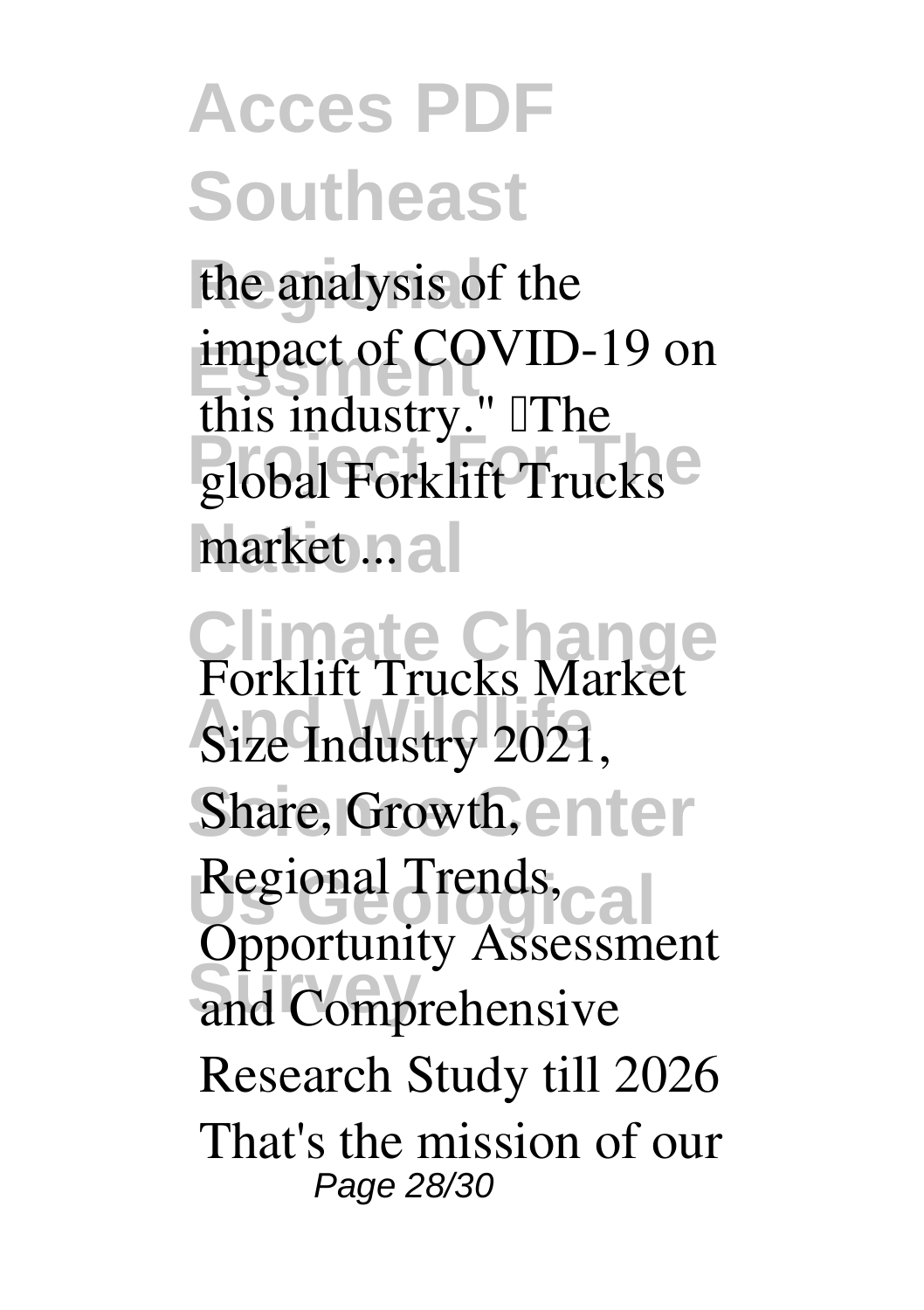**Storytellers Project: We Essment** know that when **Products Products Products Products** for the Southeast region **Climate Change** is at 7 p.m. ET/6 p.m. **And Wildlife** communities ... The CT Thursday.

**Join us for a virtual**  $e$ **r** Storytellers Project **Family, My Culture show with stories of My** Jul 03, 2021 (The Expresswire) -- "Final Page 29/30